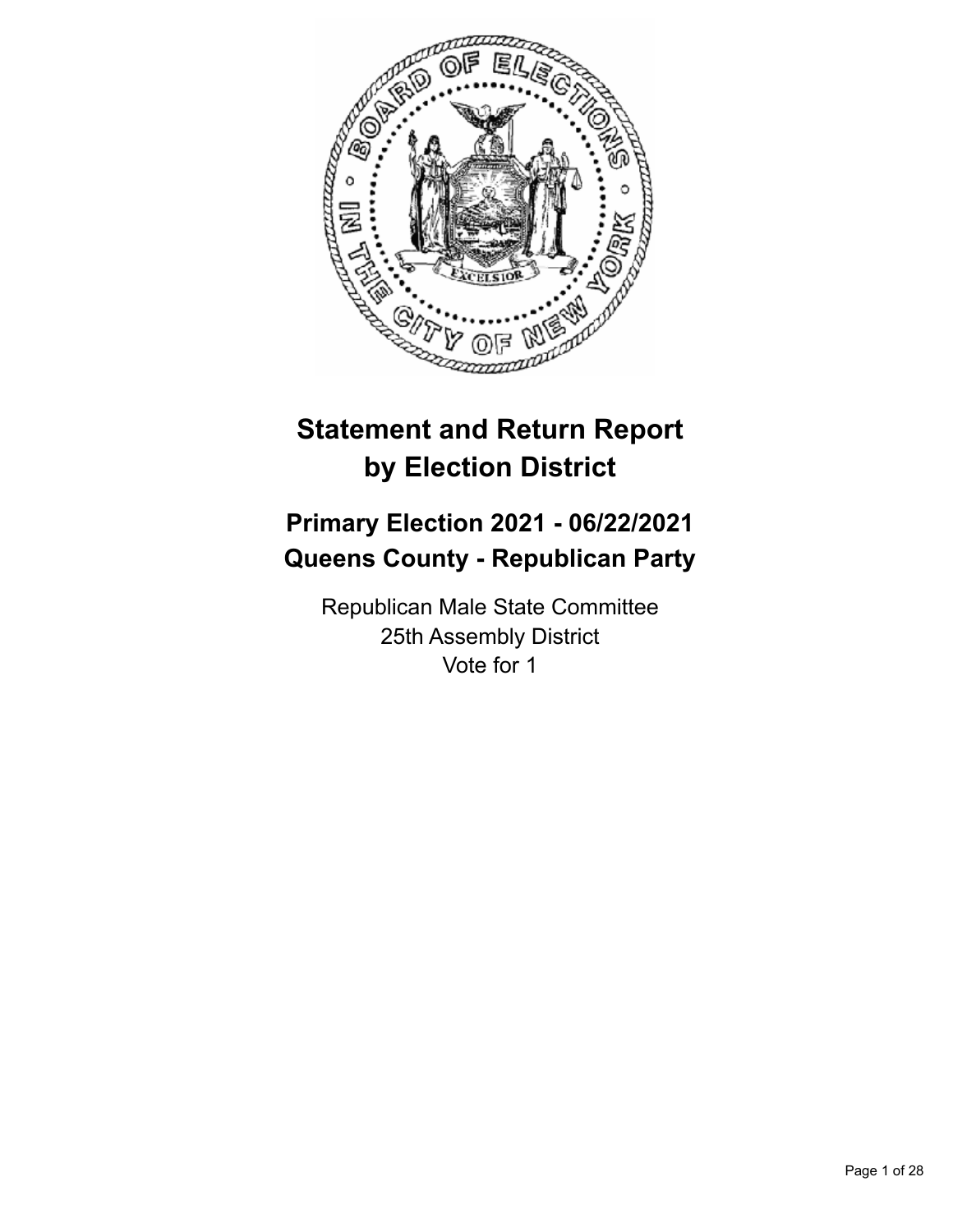

| PUBLIC COUNTER                                           | 5              |
|----------------------------------------------------------|----------------|
| MANUALLY COUNTED EMERGENCY                               | $\Omega$       |
| ABSENTEE / MILITARY                                      | 2              |
| AFFIDAVIT                                                | $\Omega$       |
| Total Ballots                                            |                |
| Less - Inapplicable Federal/Special Presidential Ballots | $\mathbf{0}$   |
| <b>Total Applicable Ballots</b>                          |                |
| STEFANO FORTE                                            |                |
| <b>CRAIG TYSON</b>                                       | 4              |
| <b>Total Votes</b>                                       | 5              |
| Unrecorded                                               | $\overline{2}$ |

#### **002/25**

| PUBLIC COUNTER                                           |              |
|----------------------------------------------------------|--------------|
| MANUALLY COUNTED EMERGENCY                               | 0            |
| <b>ABSENTEE / MILITARY</b>                               |              |
| AFFIDAVIT                                                | 0            |
| <b>Total Ballots</b>                                     | $\mathbf{2}$ |
| Less - Inapplicable Federal/Special Presidential Ballots | 0            |
| <b>Total Applicable Ballots</b>                          | 2            |
| <b>STEFANO FORTE</b>                                     |              |
| <b>CRAIG TYSON</b>                                       | 0            |
| <b>Total Votes</b>                                       |              |
| Unrecorded                                               |              |
|                                                          |              |

| <b>PUBLIC COUNTER</b>                                    | 12 |
|----------------------------------------------------------|----|
| <b>MANUALLY COUNTED EMERGENCY</b>                        | 0  |
| ABSENTEE / MILITARY                                      | 4  |
| AFFIDAVIT                                                | 0  |
| <b>Total Ballots</b>                                     | 16 |
| Less - Inapplicable Federal/Special Presidential Ballots | 0  |
|                                                          |    |
| <b>Total Applicable Ballots</b>                          | 16 |
| <b>STEFANO FORTE</b>                                     | 5  |
| <b>CRAIG TYSON</b>                                       | 8  |
| <b>Total Votes</b>                                       | 13 |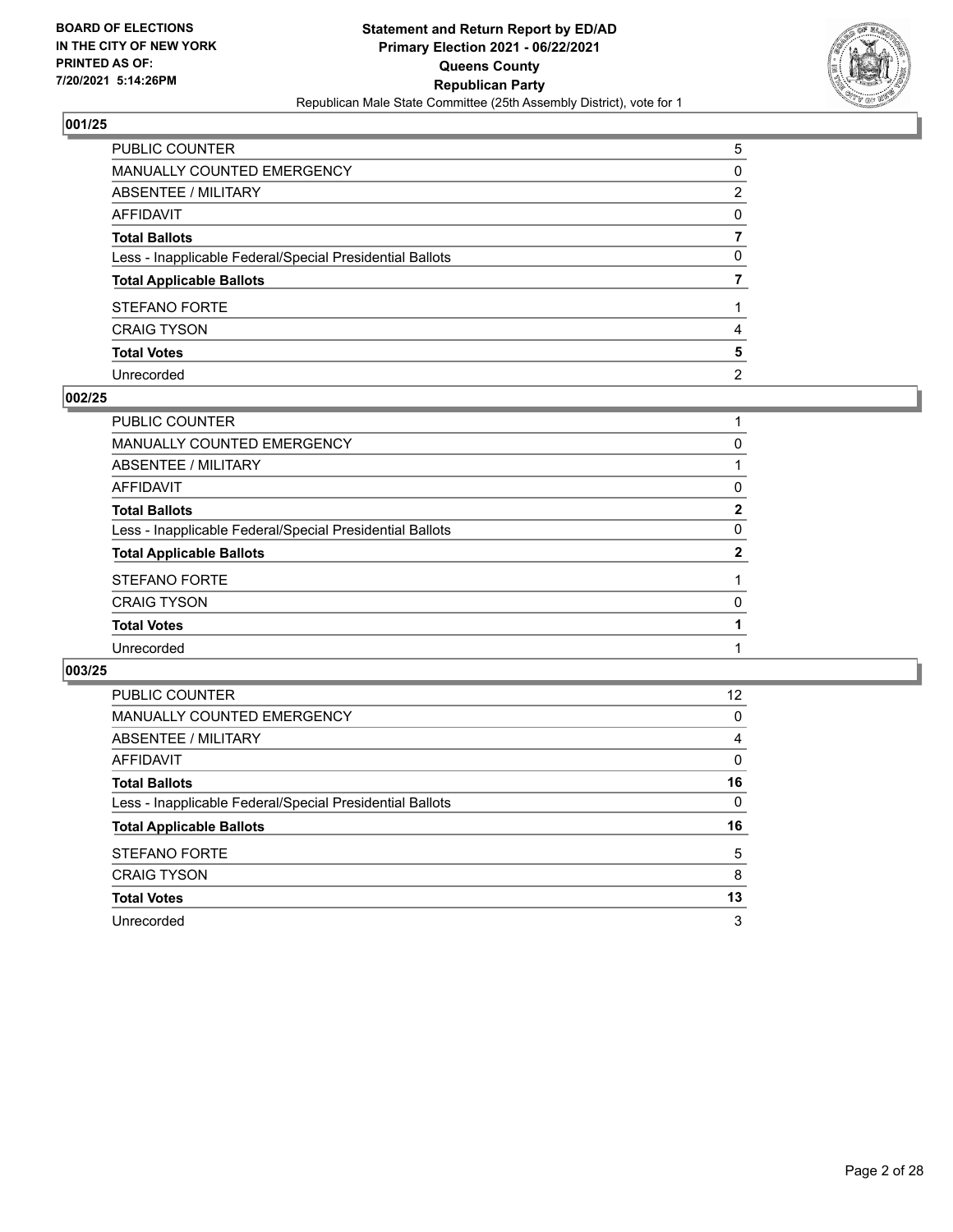

| PUBLIC COUNTER                                           | 16           |
|----------------------------------------------------------|--------------|
| MANUALLY COUNTED EMERGENCY                               | 0            |
| ABSENTEE / MILITARY                                      | 0            |
| AFFIDAVIT                                                | $\mathbf{0}$ |
| Total Ballots                                            | 16           |
| Less - Inapplicable Federal/Special Presidential Ballots | 0            |
| <b>Total Applicable Ballots</b>                          | 16           |
| <b>STEFANO FORTE</b>                                     | 8            |
| <b>CRAIG TYSON</b>                                       | 3            |
| <b>Total Votes</b>                                       | 11           |
| Unrecorded                                               | 5            |

#### **005/25**

| <b>Total Votes</b>                                       | 3        |
|----------------------------------------------------------|----------|
| <b>CRAIG TYSON</b>                                       | 2        |
| STEFANO FORTE                                            |          |
| <b>Total Applicable Ballots</b>                          | 3        |
| Less - Inapplicable Federal/Special Presidential Ballots | $\Omega$ |
| <b>Total Ballots</b>                                     | 3        |
| AFFIDAVIT                                                | 0        |
| ABSENTEE / MILITARY                                      | $\Omega$ |
| MANUALLY COUNTED EMERGENCY                               | 0        |
| PUBLIC COUNTER                                           | 3        |

| PUBLIC COUNTER                                           | 14       |
|----------------------------------------------------------|----------|
| <b>MANUALLY COUNTED EMERGENCY</b>                        | $\Omega$ |
| ABSENTEE / MILITARY                                      | 0        |
| <b>AFFIDAVIT</b>                                         | $\Omega$ |
| <b>Total Ballots</b>                                     | 14       |
| Less - Inapplicable Federal/Special Presidential Ballots | $\Omega$ |
| <b>Total Applicable Ballots</b>                          | 14       |
| STEFANO FORTE                                            | 3        |
| <b>CRAIG TYSON</b>                                       | 6        |
| <b>Total Votes</b>                                       | 9        |
| Unrecorded                                               | 5        |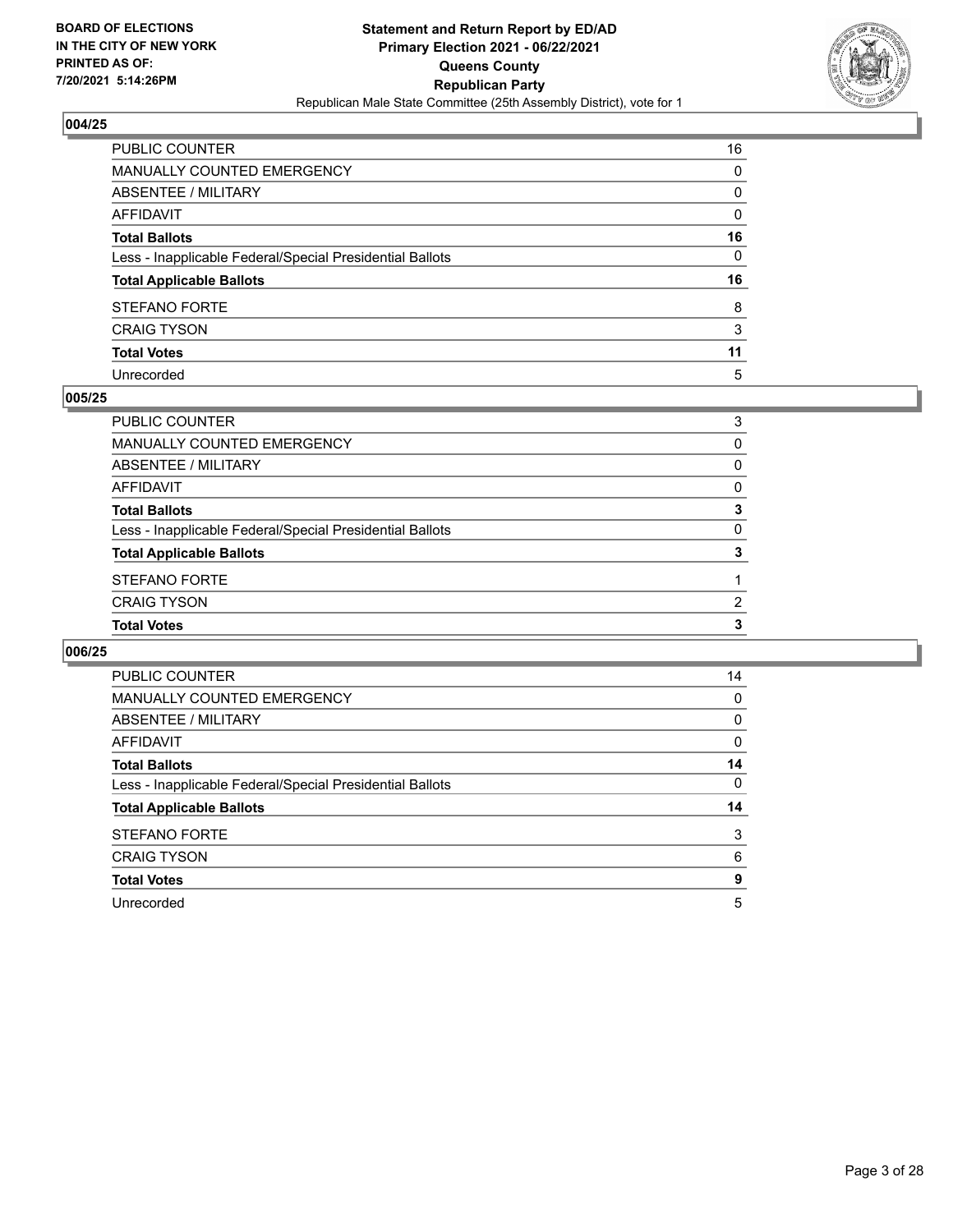

| <b>Total Votes</b>                                       | 6        |
|----------------------------------------------------------|----------|
| <b>CRAIG TYSON</b>                                       |          |
| STEFANO FORTE                                            | 5        |
| <b>Total Applicable Ballots</b>                          | 6        |
| Less - Inapplicable Federal/Special Presidential Ballots | 0        |
| <b>Total Ballots</b>                                     | 6        |
| <b>AFFIDAVIT</b>                                         | $\Omega$ |
| <b>ABSENTEE / MILITARY</b>                               | 0        |
| <b>MANUALLY COUNTED EMERGENCY</b>                        | 0        |
| PUBLIC COUNTER                                           | 6        |

#### **008/25**

| PUBLIC COUNTER                                           | 11 |
|----------------------------------------------------------|----|
| <b>MANUALLY COUNTED EMERGENCY</b>                        | 0  |
| <b>ABSENTEE / MILITARY</b>                               | 2  |
| AFFIDAVIT                                                | 0  |
| <b>Total Ballots</b>                                     | 13 |
| Less - Inapplicable Federal/Special Presidential Ballots | 0  |
| <b>Total Applicable Ballots</b>                          | 13 |
| <b>STEFANO FORTE</b>                                     | 3  |
| <b>CRAIG TYSON</b>                                       | 5  |
| <b>Total Votes</b>                                       | 8  |
| Unrecorded                                               | 5  |
|                                                          |    |

| <b>PUBLIC COUNTER</b>                                    | 8 |
|----------------------------------------------------------|---|
| MANUALLY COUNTED EMERGENCY                               | 0 |
| ABSENTEE / MILITARY                                      |   |
| <b>AFFIDAVIT</b>                                         | 0 |
| <b>Total Ballots</b>                                     | 9 |
| Less - Inapplicable Federal/Special Presidential Ballots | 0 |
| <b>Total Applicable Ballots</b>                          | 9 |
| <b>STEFANO FORTE</b>                                     | 3 |
| <b>CRAIG TYSON</b>                                       |   |
| <b>Total Votes</b>                                       | 4 |
| Unrecorded                                               | 5 |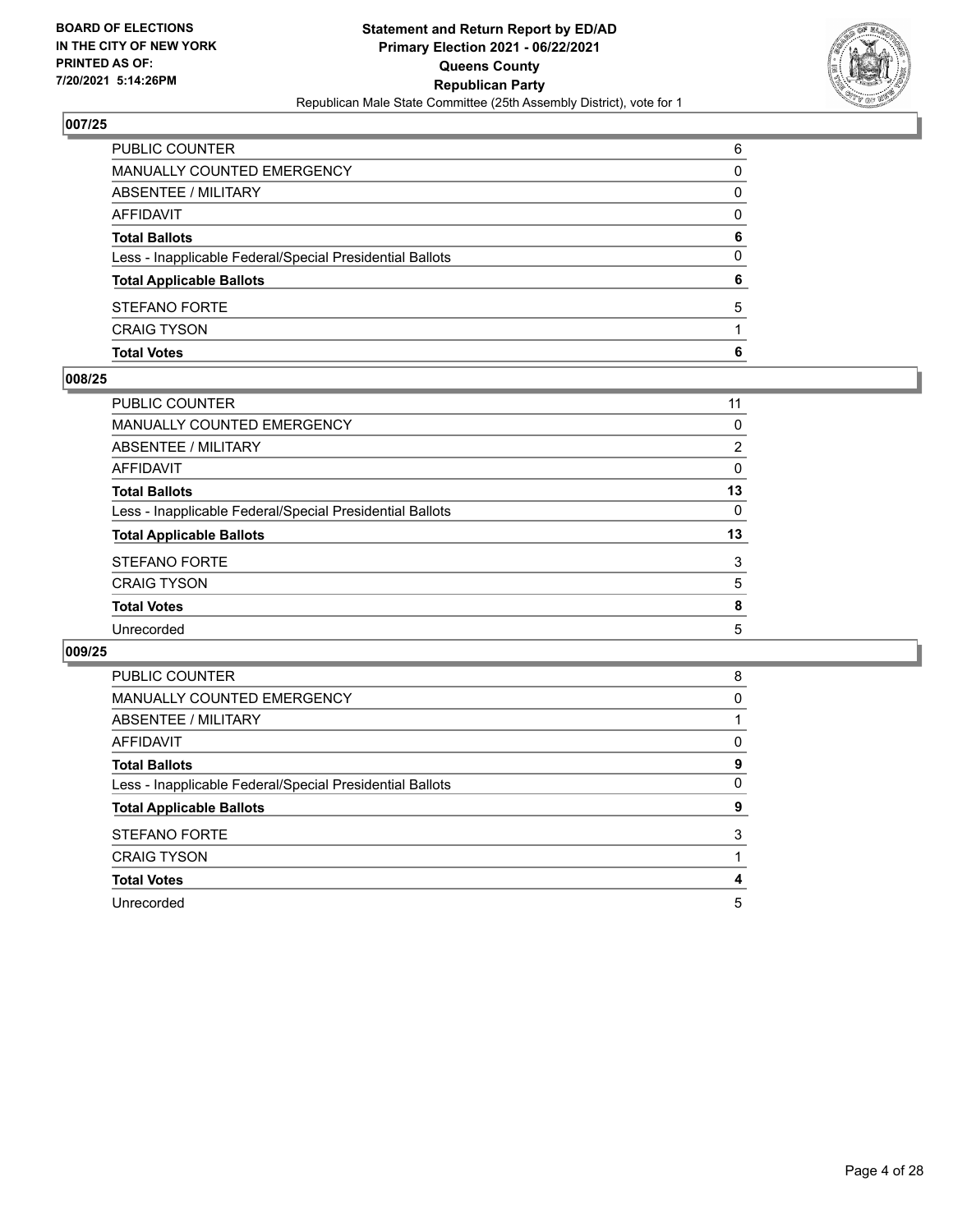

| PUBLIC COUNTER                                           |              |
|----------------------------------------------------------|--------------|
| MANUALLY COUNTED EMERGENCY                               | 0            |
| ABSENTEE / MILITARY                                      | $\mathbf{0}$ |
| AFFIDAVIT                                                | $\Omega$     |
| Total Ballots                                            |              |
| Less - Inapplicable Federal/Special Presidential Ballots | 0            |
| <b>Total Applicable Ballots</b>                          |              |
| <b>STEFANO FORTE</b>                                     | 2            |
| <b>CRAIG TYSON</b>                                       |              |
| <b>Total Votes</b>                                       | 3            |
| Unrecorded                                               | 4            |

# **011/25**

| PUBLIC COUNTER                                           | 25       |
|----------------------------------------------------------|----------|
| MANUALLY COUNTED EMERGENCY                               | 0        |
| <b>ABSENTEE / MILITARY</b>                               | 8        |
| AFFIDAVIT                                                | $\Omega$ |
| <b>Total Ballots</b>                                     | 33       |
| Less - Inapplicable Federal/Special Presidential Ballots | $\Omega$ |
| <b>Total Applicable Ballots</b>                          | 33       |
| <b>STEFANO FORTE</b>                                     | 5        |
| <b>CRAIG TYSON</b>                                       | 10       |
| <b>Total Votes</b>                                       | 15       |
| Unrecorded                                               | 18       |

| <b>PUBLIC COUNTER</b>                                    | 11 |
|----------------------------------------------------------|----|
| <b>MANUALLY COUNTED EMERGENCY</b>                        | 0  |
| ABSENTEE / MILITARY                                      |    |
| AFFIDAVIT                                                | 0  |
| <b>Total Ballots</b>                                     | 12 |
| Less - Inapplicable Federal/Special Presidential Ballots | 0  |
|                                                          |    |
| <b>Total Applicable Ballots</b>                          | 12 |
| <b>STEFANO FORTE</b>                                     | 2  |
| <b>CRAIG TYSON</b>                                       | 4  |
| <b>Total Votes</b>                                       | 6  |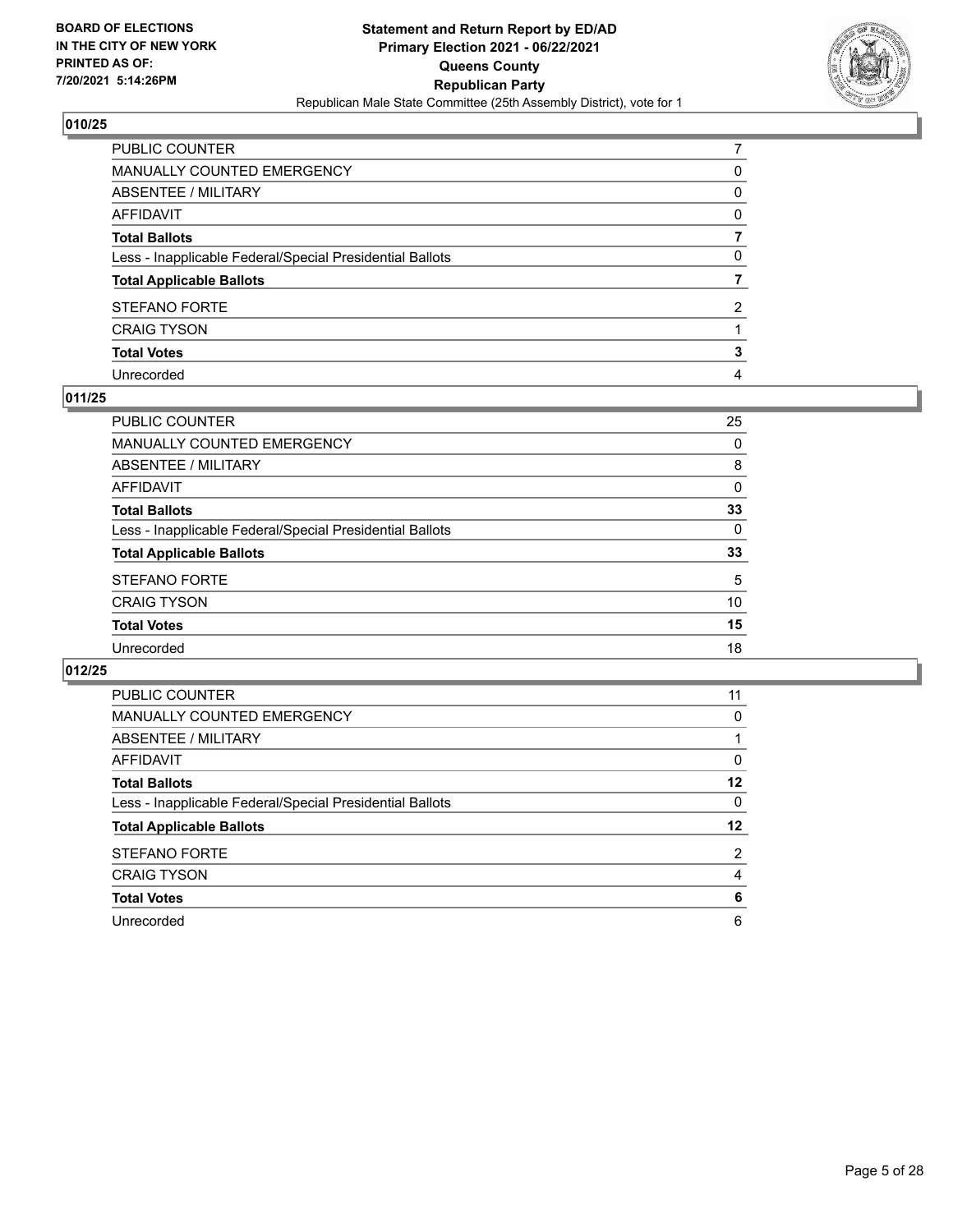

| PUBLIC COUNTER                                           | 21             |
|----------------------------------------------------------|----------------|
| MANUALLY COUNTED EMERGENCY                               | 0              |
| ABSENTEE / MILITARY                                      | $\overline{4}$ |
| AFFIDAVIT                                                |                |
| Total Ballots                                            | 26             |
| Less - Inapplicable Federal/Special Presidential Ballots | $\mathbf{0}$   |
| <b>Total Applicable Ballots</b>                          | 26             |
| STEFANO FORTE                                            | 10             |
| CRAIG TYSON                                              | 6              |
| <b>Total Votes</b>                                       | 16             |
| Unrecorded                                               | 10             |

#### **014/25**

| PUBLIC COUNTER                                           | 25       |
|----------------------------------------------------------|----------|
| MANUALLY COUNTED EMERGENCY                               | 0        |
| ABSENTEE / MILITARY                                      | 3        |
| AFFIDAVIT                                                | 0        |
| <b>Total Ballots</b>                                     | 28       |
| Less - Inapplicable Federal/Special Presidential Ballots | $\Omega$ |
| <b>Total Applicable Ballots</b>                          | 28       |
| <b>STEFANO FORTE</b>                                     | 10       |
| <b>CRAIG TYSON</b>                                       | 10       |
| <b>Total Votes</b>                                       | 20       |
| Unrecorded                                               | 8        |
|                                                          |          |

| <b>PUBLIC COUNTER</b>                                    | 16       |
|----------------------------------------------------------|----------|
| <b>MANUALLY COUNTED EMERGENCY</b>                        | 0        |
| ABSENTEE / MILITARY                                      | 0        |
| AFFIDAVIT                                                | 0        |
| <b>Total Ballots</b>                                     | 16       |
| Less - Inapplicable Federal/Special Presidential Ballots | $\Omega$ |
| <b>Total Applicable Ballots</b>                          | 16       |
|                                                          |          |
| <b>STEFANO FORTE</b>                                     | 4        |
| <b>CRAIG TYSON</b>                                       |          |
| UNATTRIBUTABLE WRITE-IN (WRITE-IN)                       |          |
| <b>Total Votes</b>                                       | 12       |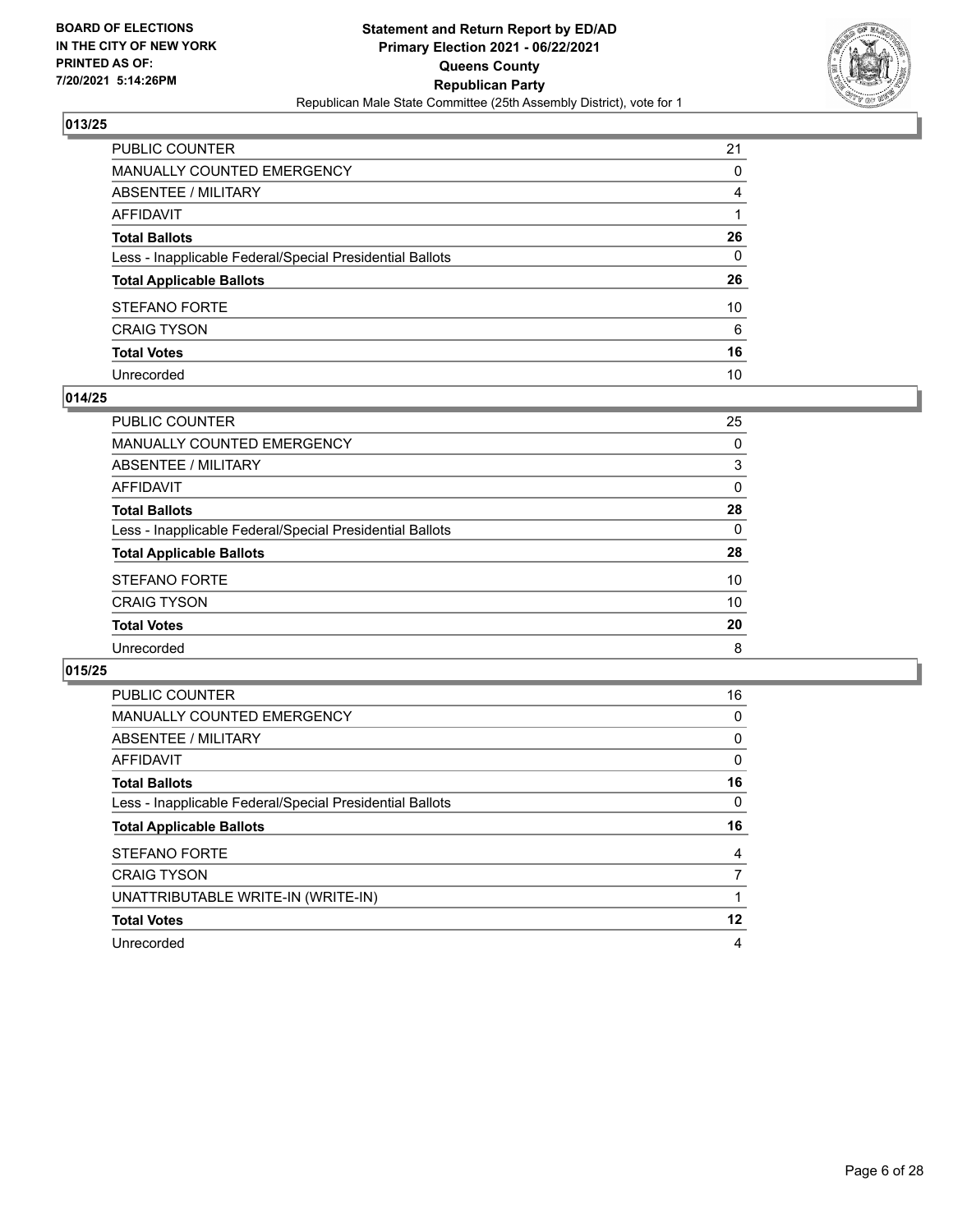

| PUBLIC COUNTER                                           | 9            |
|----------------------------------------------------------|--------------|
| MANUALLY COUNTED EMERGENCY                               | 0            |
| ABSENTEE / MILITARY                                      | 2            |
| AFFIDAVIT                                                | $\mathbf{0}$ |
| Total Ballots                                            | 11           |
| Less - Inapplicable Federal/Special Presidential Ballots | $\mathbf{0}$ |
| <b>Total Applicable Ballots</b>                          | 11           |
| STEFANO FORTE                                            | 4            |
| <b>CRAIG TYSON</b>                                       | 2            |
| <b>Total Votes</b>                                       | 6            |
| Unrecorded                                               | 5            |

# **017/25**

| PUBLIC COUNTER                                           | 11             |
|----------------------------------------------------------|----------------|
| MANUALLY COUNTED EMERGENCY                               | $\Omega$       |
| ABSENTEE / MILITARY                                      |                |
| AFFIDAVIT                                                | $\Omega$       |
| <b>Total Ballots</b>                                     | 12             |
| Less - Inapplicable Federal/Special Presidential Ballots | $\Omega$       |
| <b>Total Applicable Ballots</b>                          | 12             |
| <b>STEFANO FORTE</b>                                     | 6              |
| <b>CRAIG TYSON</b>                                       | $\overline{4}$ |
| <b>Total Votes</b>                                       | 10             |
| Unrecorded                                               | 2              |

| <b>PUBLIC COUNTER</b>                                    | 8        |
|----------------------------------------------------------|----------|
| <b>MANUALLY COUNTED EMERGENCY</b>                        | 0        |
| ABSENTEE / MILITARY                                      | $\Omega$ |
| AFFIDAVIT                                                | 0        |
| <b>Total Ballots</b>                                     | 8        |
| Less - Inapplicable Federal/Special Presidential Ballots | 0        |
| <b>Total Applicable Ballots</b>                          | 8        |
| <b>STEFANO FORTE</b>                                     | 4        |
| <b>CRAIG TYSON</b>                                       | 2        |
|                                                          |          |
| <b>Total Votes</b>                                       | 6        |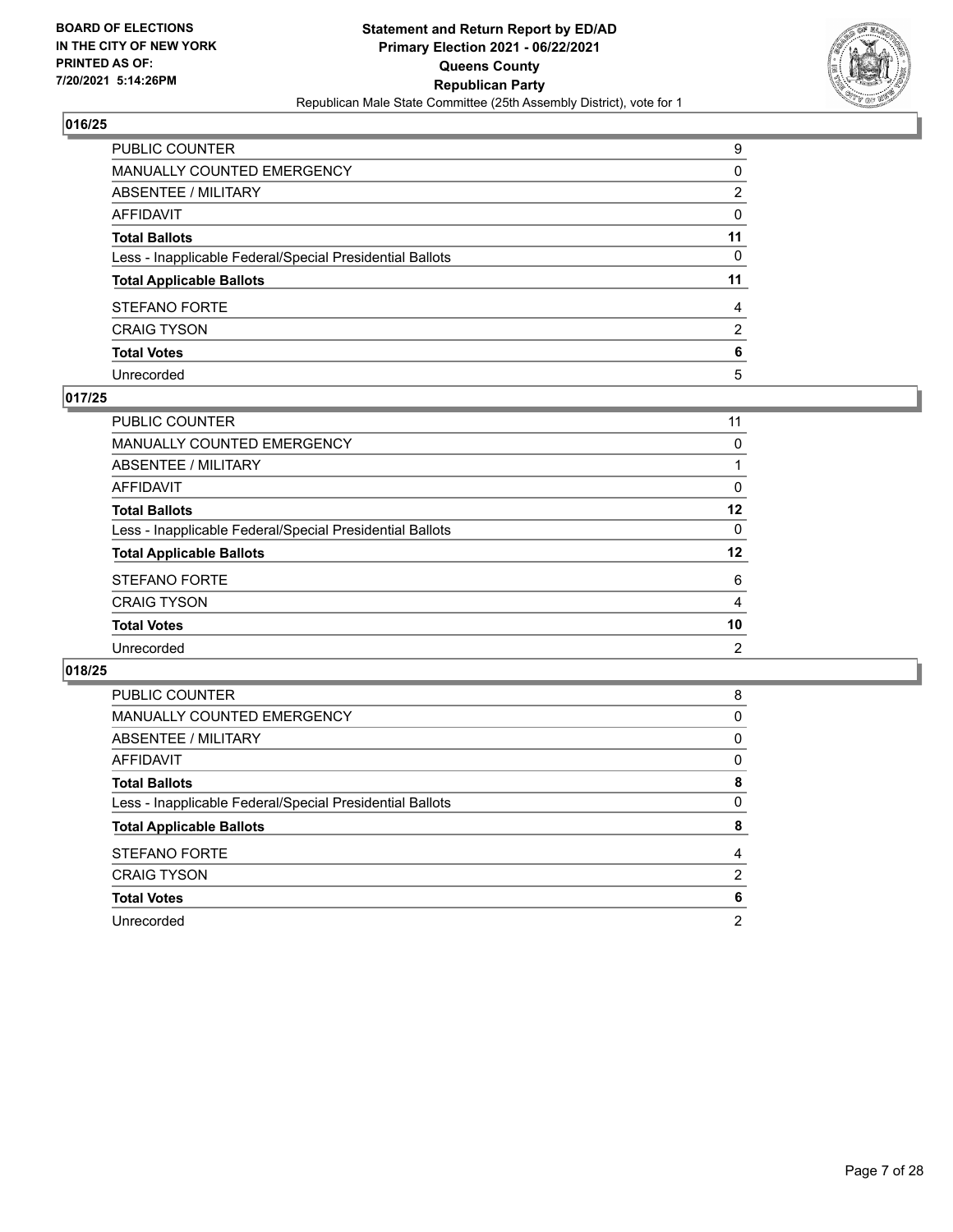

| PUBLIC COUNTER                                           |              |
|----------------------------------------------------------|--------------|
| MANUALLY COUNTED EMERGENCY                               | 0            |
| ABSENTEE / MILITARY                                      | 2            |
| AFFIDAVIT                                                | $\mathbf{0}$ |
| Total Ballots                                            | 9            |
| Less - Inapplicable Federal/Special Presidential Ballots | $\mathbf{0}$ |
| <b>Total Applicable Ballots</b>                          | 9            |
| STEFANO FORTE                                            | $\mathbf{0}$ |
| <b>CRAIG TYSON</b>                                       | 4            |
| <b>Total Votes</b>                                       | 4            |
| Unrecorded                                               | 5            |

#### **020/25**

| PUBLIC COUNTER                                           | 11       |
|----------------------------------------------------------|----------|
| MANUALLY COUNTED EMERGENCY                               | 0        |
| <b>ABSENTEE / MILITARY</b>                               | 4        |
| AFFIDAVIT                                                | $\Omega$ |
| <b>Total Ballots</b>                                     | 15       |
| Less - Inapplicable Federal/Special Presidential Ballots | $\Omega$ |
| <b>Total Applicable Ballots</b>                          | 15       |
| <b>STEFANO FORTE</b>                                     | 4        |
| <b>CRAIG TYSON</b>                                       | 6        |
| <b>Total Votes</b>                                       | 10       |
| Unrecorded                                               | 5        |

| <b>PUBLIC COUNTER</b>                                    | 17       |
|----------------------------------------------------------|----------|
| <b>MANUALLY COUNTED EMERGENCY</b>                        | 0        |
| ABSENTEE / MILITARY                                      | 0        |
| AFFIDAVIT                                                | $\Omega$ |
| <b>Total Ballots</b>                                     | 17       |
| Less - Inapplicable Federal/Special Presidential Ballots | 0        |
| <b>Total Applicable Ballots</b>                          | 17       |
| <b>STEFANO FORTE</b>                                     | 5        |
| <b>CRAIG TYSON</b>                                       | 3        |
| <b>Total Votes</b>                                       | 8        |
| Unrecorded                                               | 9        |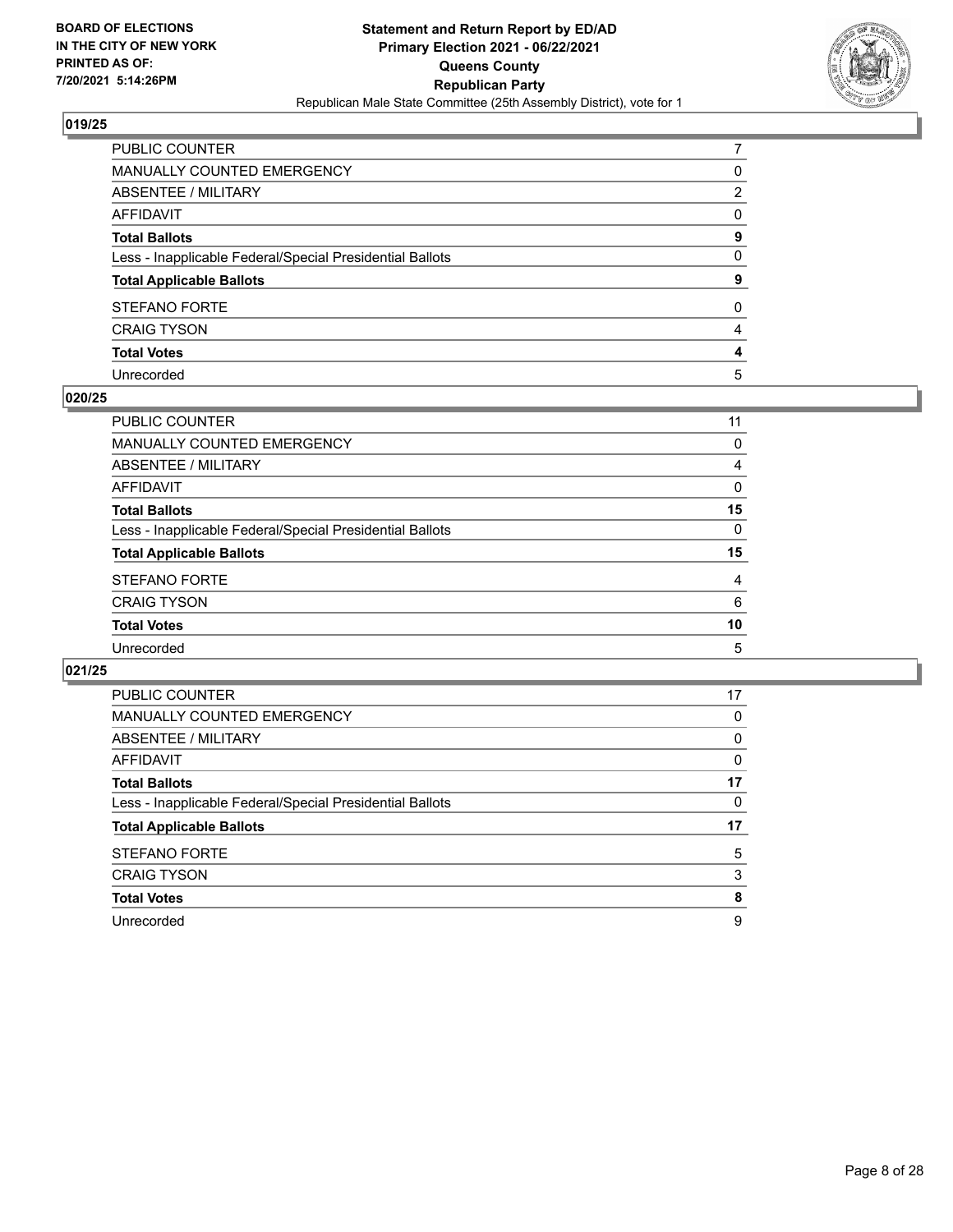

| PUBLIC COUNTER                                           | 18 |
|----------------------------------------------------------|----|
| MANUALLY COUNTED EMERGENCY                               | 0  |
| ABSENTEE / MILITARY                                      | 0  |
| AFFIDAVIT                                                | 0  |
| Total Ballots                                            | 18 |
| Less - Inapplicable Federal/Special Presidential Ballots | 0  |
| <b>Total Applicable Ballots</b>                          | 18 |
| STEFANO FORTE                                            | 11 |
| <b>CRAIG TYSON</b>                                       | 4  |
| <b>Total Votes</b>                                       | 15 |
| Unrecorded                                               | 3  |

#### **023/25**

| PUBLIC COUNTER                                           | 9        |
|----------------------------------------------------------|----------|
| <b>MANUALLY COUNTED EMERGENCY</b>                        | $\Omega$ |
| ABSENTEE / MILITARY                                      | 2        |
| AFFIDAVIT                                                |          |
| <b>Total Ballots</b>                                     | $12 \,$  |
| Less - Inapplicable Federal/Special Presidential Ballots | $\Omega$ |
| <b>Total Applicable Ballots</b>                          | 12       |
| <b>STEFANO FORTE</b>                                     | 4        |
| <b>CRAIG TYSON</b>                                       | 3        |
| <b>Total Votes</b>                                       | 7        |
| Unrecorded                                               | 5        |
|                                                          |          |

| <b>PUBLIC COUNTER</b>                                    | 27 |
|----------------------------------------------------------|----|
| <b>MANUALLY COUNTED EMERGENCY</b>                        | 0  |
| ABSENTEE / MILITARY                                      | 0  |
| AFFIDAVIT                                                | 0  |
| <b>Total Ballots</b>                                     | 27 |
| Less - Inapplicable Federal/Special Presidential Ballots | 0  |
| <b>Total Applicable Ballots</b>                          | 27 |
| <b>STEFANO FORTE</b>                                     | 10 |
| <b>CRAIG TYSON</b>                                       | 9  |
| <b>Total Votes</b>                                       | 19 |
| Unrecorded                                               | 8  |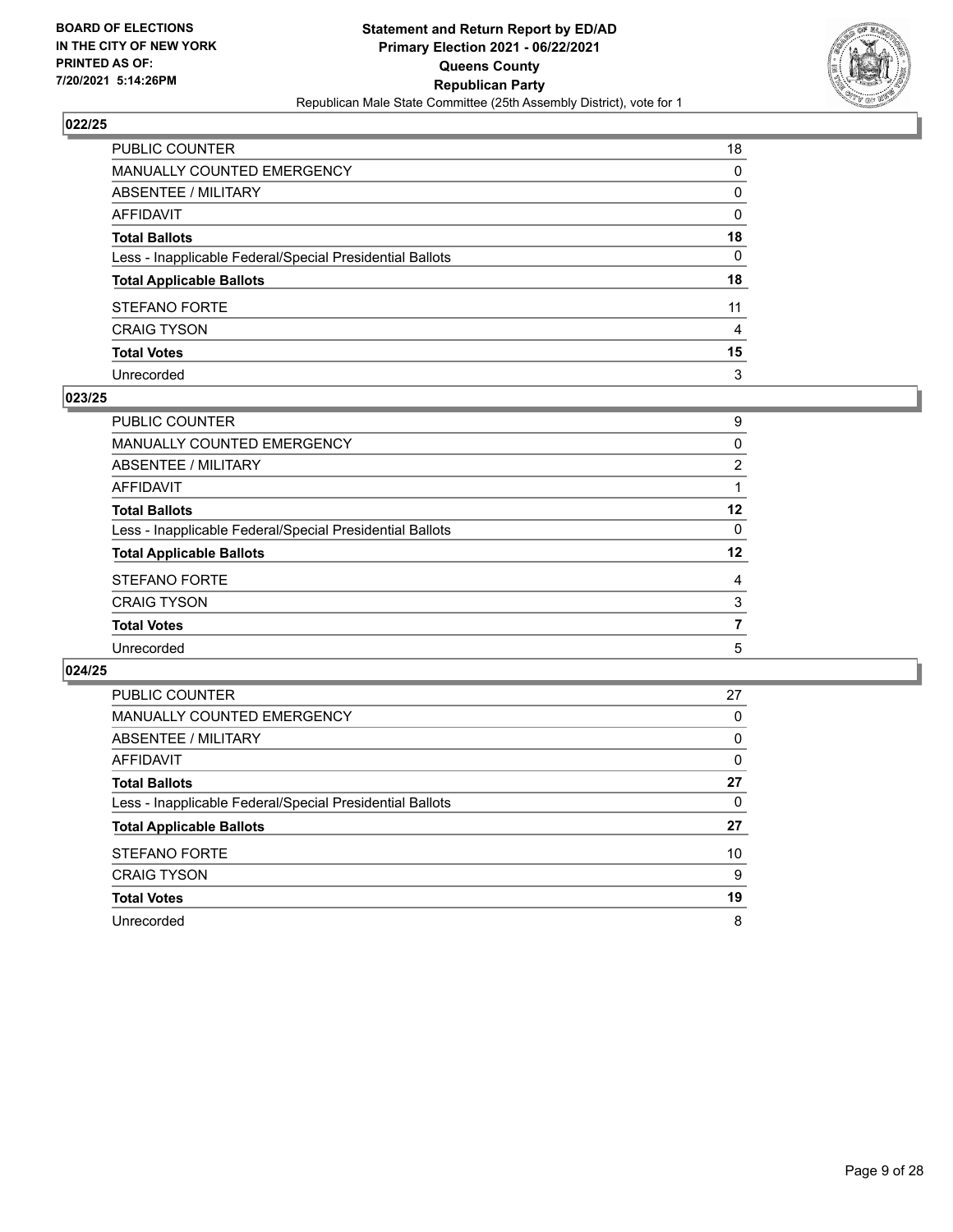

| <b>PUBLIC COUNTER</b>                                    | 21       |
|----------------------------------------------------------|----------|
| MANUALLY COUNTED EMERGENCY                               | 0        |
| <b>ABSENTEE / MILITARY</b>                               | 2        |
| AFFIDAVIT                                                | 0        |
| <b>Total Ballots</b>                                     | 23       |
| Less - Inapplicable Federal/Special Presidential Ballots | $\Omega$ |
| <b>Total Applicable Ballots</b>                          | 23       |
| <b>STEFANO FORTE</b>                                     | 9        |
| <b>CRAIG TYSON</b>                                       | 3        |
| <b>Total Votes</b>                                       | 12       |
|                                                          |          |

# **026/25 COMBINED into: 077/25**

#### **027/25**

| PUBLIC COUNTER                                           | 18             |
|----------------------------------------------------------|----------------|
| <b>MANUALLY COUNTED EMERGENCY</b>                        | 0              |
| <b>ABSENTEE / MILITARY</b>                               | $\overline{2}$ |
| <b>AFFIDAVIT</b>                                         | 0              |
| <b>Total Ballots</b>                                     | 20             |
| Less - Inapplicable Federal/Special Presidential Ballots | $\mathbf{0}$   |
| <b>Total Applicable Ballots</b>                          | 20             |
| <b>STEFANO FORTE</b>                                     | 9              |
| <b>CRAIG TYSON</b>                                       | 5              |
| <b>Total Votes</b>                                       | 14             |
| Unrecorded                                               | 6              |

| <b>PUBLIC COUNTER</b>                                    | 19       |
|----------------------------------------------------------|----------|
| MANUALLY COUNTED EMERGENCY                               | 0        |
| ABSENTEE / MILITARY                                      | $\Omega$ |
| AFFIDAVIT                                                | $\Omega$ |
| <b>Total Ballots</b>                                     | 19       |
| Less - Inapplicable Federal/Special Presidential Ballots | $\Omega$ |
| <b>Total Applicable Ballots</b>                          | 19       |
| STEFANO FORTE                                            | 6        |
| <b>CRAIG TYSON</b>                                       | 3        |
|                                                          |          |
| <b>Total Votes</b>                                       | 9        |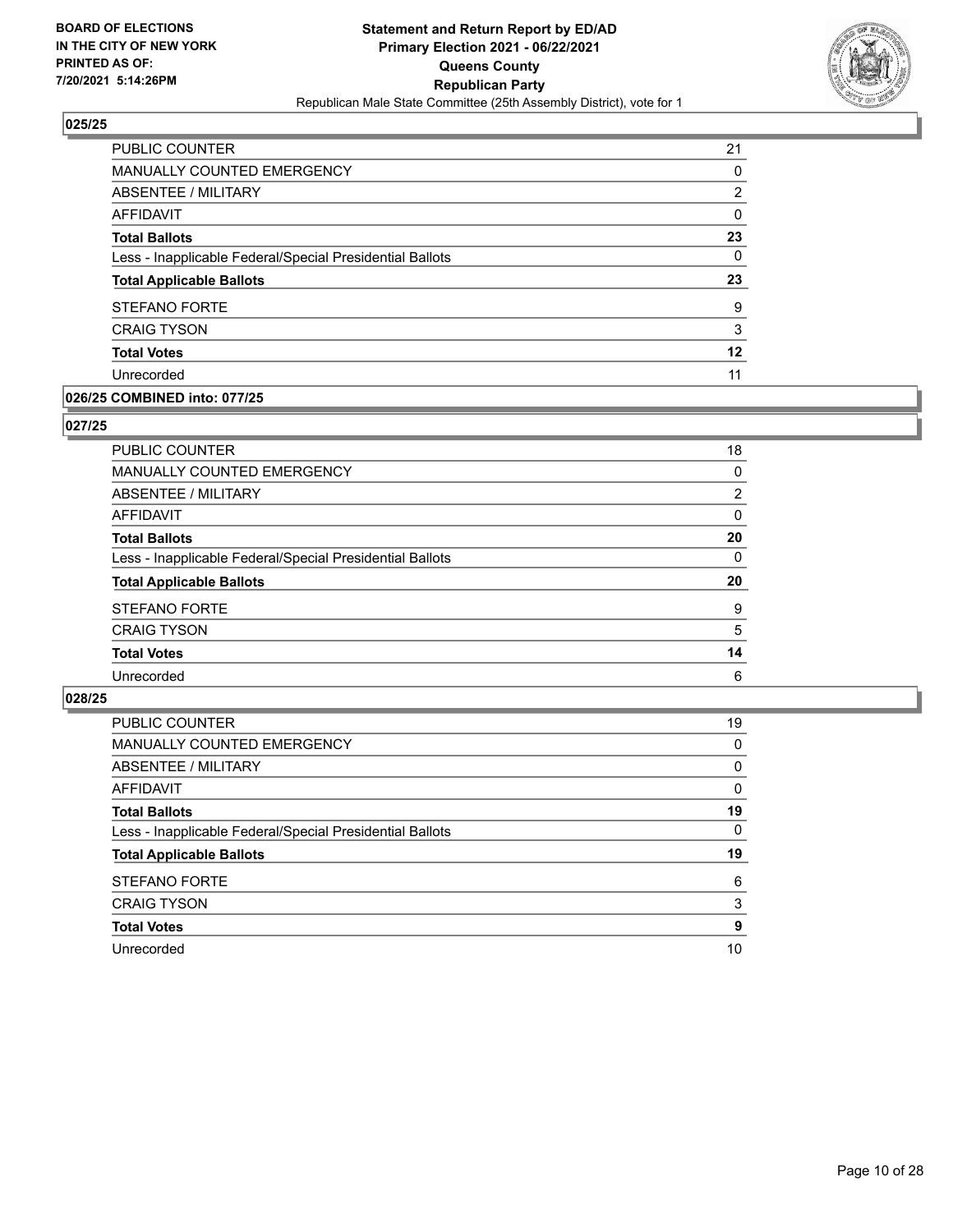

| PUBLIC COUNTER                                           | 28 |
|----------------------------------------------------------|----|
| MANUALLY COUNTED EMERGENCY                               | 0  |
| ABSENTEE / MILITARY                                      | 0  |
| AFFIDAVIT                                                |    |
| <b>Total Ballots</b>                                     | 29 |
| Less - Inapplicable Federal/Special Presidential Ballots | 0  |
| <b>Total Applicable Ballots</b>                          | 29 |
| <b>STEFANO FORTE</b>                                     | 10 |
| <b>CRAIG TYSON</b>                                       | 6  |
| UNATTRIBUTABLE WRITE-IN (WRITE-IN)                       |    |
| <b>Total Votes</b>                                       | 17 |
| Unrecorded                                               | 12 |

#### **030/25**

| <b>PUBLIC COUNTER</b>                                    | 24       |
|----------------------------------------------------------|----------|
| MANUALLY COUNTED EMERGENCY                               | 0        |
| ABSENTEE / MILITARY                                      | 3        |
| AFFIDAVIT                                                | 0        |
| <b>Total Ballots</b>                                     | 27       |
| Less - Inapplicable Federal/Special Presidential Ballots | $\Omega$ |
| <b>Total Applicable Ballots</b>                          | 27       |
| <b>STEFANO FORTE</b>                                     | 14       |
| <b>CRAIG TYSON</b>                                       | 6        |
| <b>Total Votes</b>                                       | 20       |
| Unrecorded                                               | 7        |

| PUBLIC COUNTER                                           |   |
|----------------------------------------------------------|---|
| MANUALLY COUNTED EMERGENCY                               | 0 |
| ABSENTEE / MILITARY                                      |   |
| AFFIDAVIT                                                | 0 |
| <b>Total Ballots</b>                                     | 8 |
| Less - Inapplicable Federal/Special Presidential Ballots | 0 |
| <b>Total Applicable Ballots</b>                          | 8 |
| <b>STEFANO FORTE</b>                                     | 3 |
| <b>CRAIG TYSON</b>                                       | 3 |
| <b>Total Votes</b>                                       | 6 |
| Unrecorded                                               | 2 |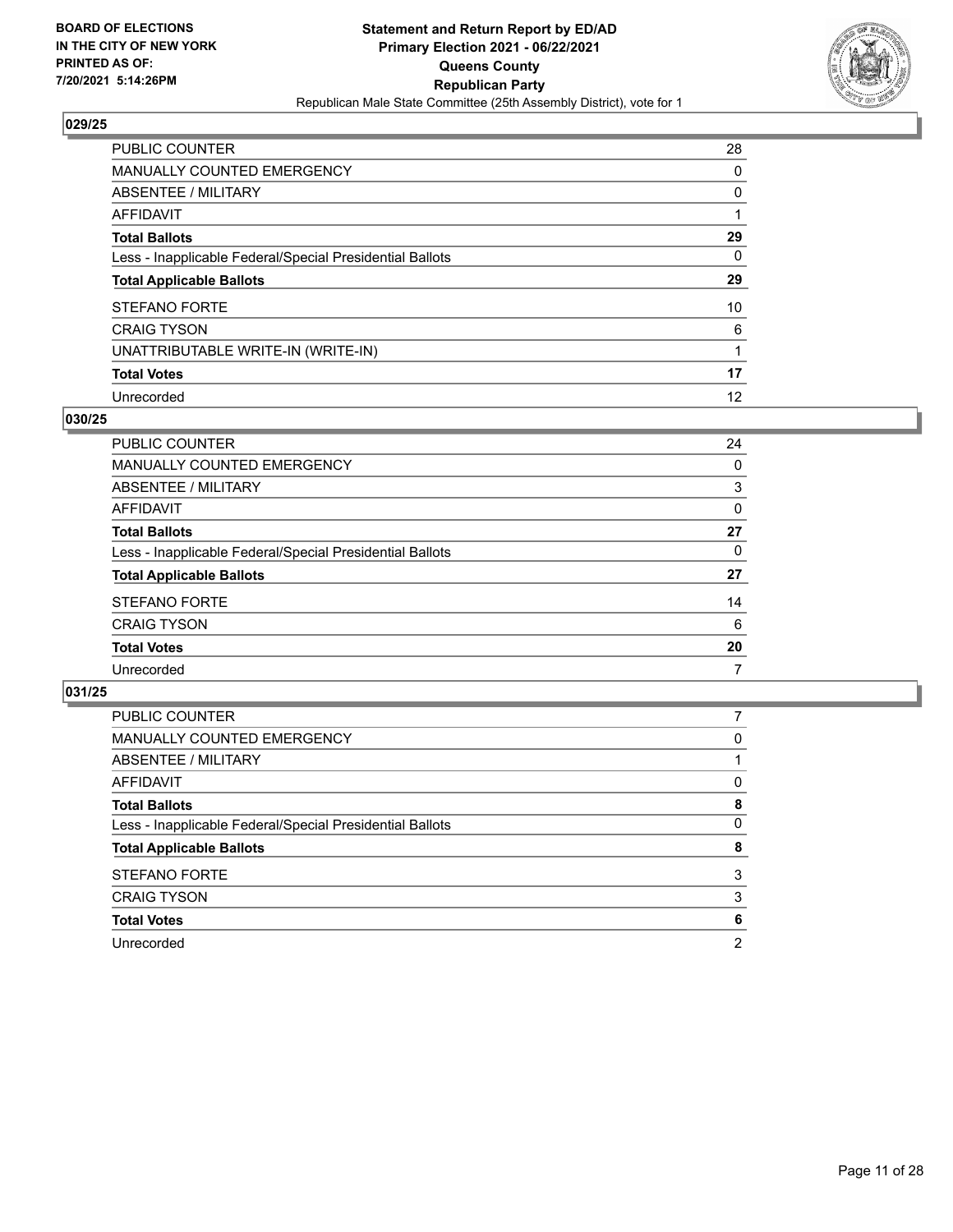

| PUBLIC COUNTER                                           | 24           |
|----------------------------------------------------------|--------------|
| MANUALLY COUNTED EMERGENCY                               | 0            |
| ABSENTEE / MILITARY                                      | 0            |
| AFFIDAVIT                                                | 0            |
| Total Ballots                                            | 24           |
| Less - Inapplicable Federal/Special Presidential Ballots | $\mathbf{0}$ |
| <b>Total Applicable Ballots</b>                          | 24           |
| STEFANO FORTE                                            | 10           |
| <b>CRAIG TYSON</b>                                       | 7            |
| <b>Total Votes</b>                                       | 17           |
| Unrecorded                                               | 7            |

#### **033/25**

| PUBLIC COUNTER                                           | 16 |
|----------------------------------------------------------|----|
| <b>MANUALLY COUNTED EMERGENCY</b>                        | 0  |
| ABSENTEE / MILITARY                                      |    |
| AFFIDAVIT                                                | 0  |
| <b>Total Ballots</b>                                     | 17 |
| Less - Inapplicable Federal/Special Presidential Ballots | 0  |
| <b>Total Applicable Ballots</b>                          | 17 |
| <b>STEFANO FORTE</b>                                     | 5  |
| <b>CRAIG TYSON</b>                                       | 5  |
| UNATTRIBUTABLE WRITE-IN (WRITE-IN)                       |    |
| <b>Total Votes</b>                                       | 11 |
| Unrecorded                                               | 6  |
|                                                          |    |

| <b>PUBLIC COUNTER</b>                                    | 2            |
|----------------------------------------------------------|--------------|
| <b>MANUALLY COUNTED EMERGENCY</b>                        | 0            |
| ABSENTEE / MILITARY                                      | 0            |
| <b>AFFIDAVIT</b>                                         | 0            |
| <b>Total Ballots</b>                                     | 2            |
| Less - Inapplicable Federal/Special Presidential Ballots | 0            |
| <b>Total Applicable Ballots</b>                          | $\mathbf{2}$ |
| <b>STEFANO FORTE</b>                                     | 0            |
| <b>CRAIG TYSON</b>                                       | $\Omega$     |
| <b>Total Votes</b>                                       | 0            |
| Unrecorded                                               | 2            |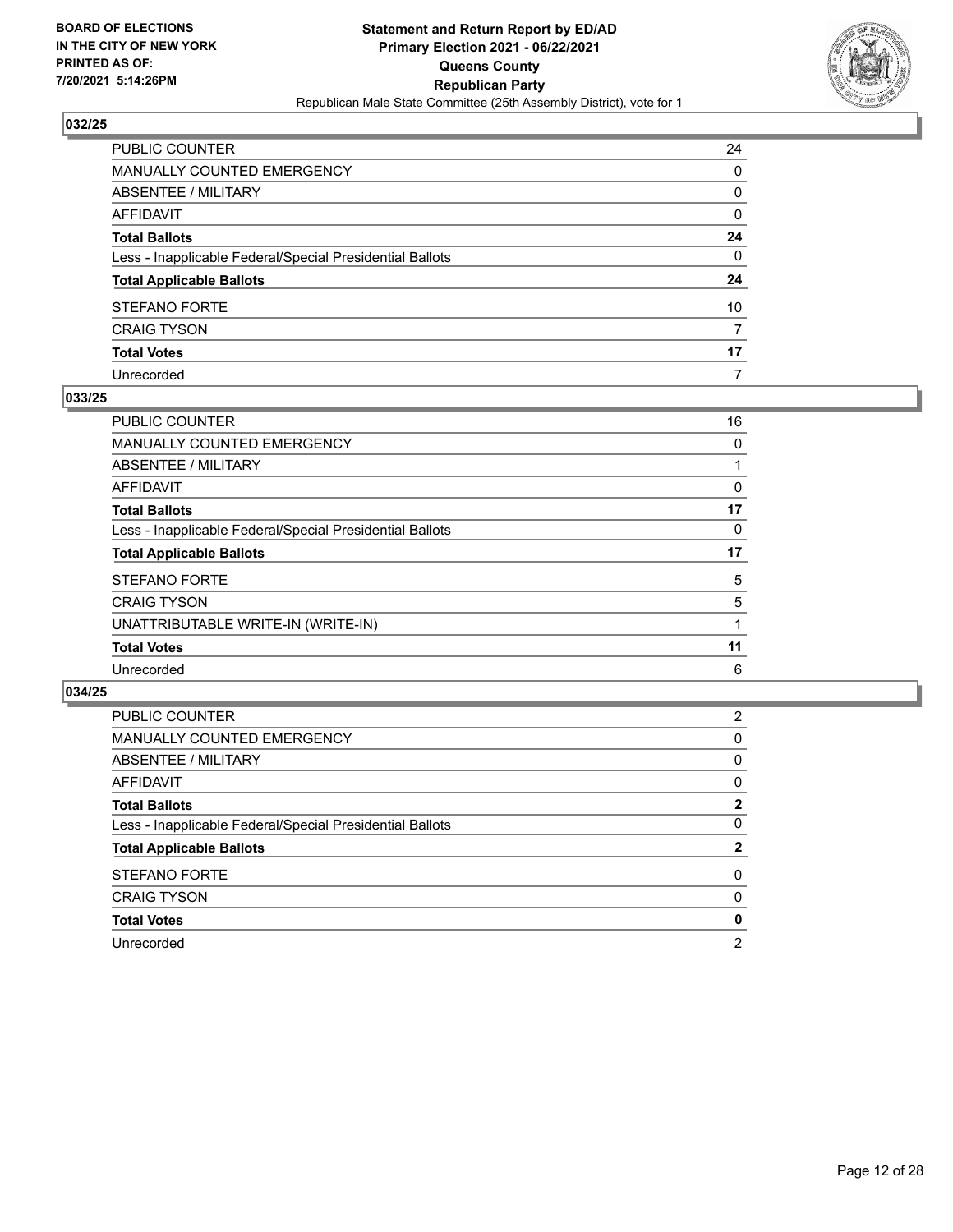

| PUBLIC COUNTER                                           | 23      |
|----------------------------------------------------------|---------|
| MANUALLY COUNTED EMERGENCY                               | 0       |
| ABSENTEE / MILITARY                                      | 3       |
| AFFIDAVIT                                                | 0       |
| Total Ballots                                            | 26      |
| Less - Inapplicable Federal/Special Presidential Ballots | 0       |
| <b>Total Applicable Ballots</b>                          | 26      |
| STEFANO FORTE                                            | 9       |
| <b>CRAIG TYSON</b>                                       | 3       |
| <b>Total Votes</b>                                       | $12 \,$ |
| Unrecorded                                               | 14      |

#### **036/25**

| <b>PUBLIC COUNTER</b>                                    | 15 |
|----------------------------------------------------------|----|
| <b>MANUALLY COUNTED EMERGENCY</b>                        | 0  |
| ABSENTEE / MILITARY                                      |    |
| AFFIDAVIT                                                | 0  |
| <b>Total Ballots</b>                                     | 16 |
| Less - Inapplicable Federal/Special Presidential Ballots | 0  |
| <b>Total Applicable Ballots</b>                          | 16 |
| <b>STEFANO FORTE</b>                                     | 9  |
| <b>CRAIG TYSON</b>                                       | 3  |
| ALEXANDER GEORGE (WRITE-IN)                              |    |
| <b>Total Votes</b>                                       | 13 |
| Unrecorded                                               | 3  |

| PUBLIC COUNTER                                           | 25       |
|----------------------------------------------------------|----------|
| <b>MANUALLY COUNTED EMERGENCY</b>                        | $\Omega$ |
| ABSENTEE / MILITARY                                      |          |
| AFFIDAVIT                                                | 0        |
| <b>Total Ballots</b>                                     | 26       |
| Less - Inapplicable Federal/Special Presidential Ballots | $\Omega$ |
| <b>Total Applicable Ballots</b>                          | 26       |
| <b>STEFANO FORTE</b>                                     | 11       |
| <b>CRAIG TYSON</b>                                       | 5        |
| <b>Total Votes</b>                                       | 16       |
| Unrecorded                                               | 10       |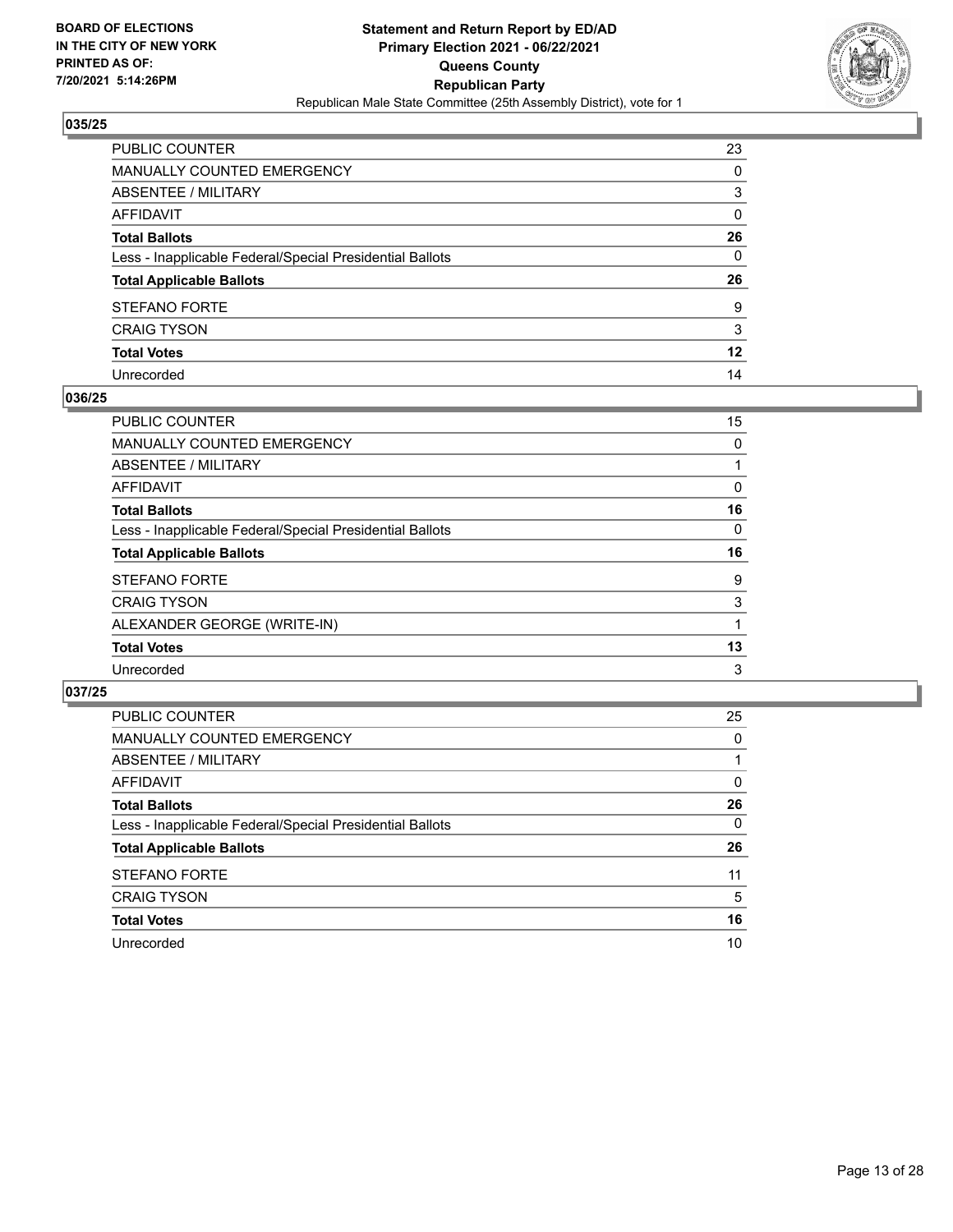

| PUBLIC COUNTER                                           | 15 |
|----------------------------------------------------------|----|
| MANUALLY COUNTED EMERGENCY                               | 0  |
| ABSENTEE / MILITARY                                      |    |
| AFFIDAVIT                                                | 0  |
| <b>Total Ballots</b>                                     | 16 |
| Less - Inapplicable Federal/Special Presidential Ballots | 0  |
| <b>Total Applicable Ballots</b>                          | 16 |
|                                                          |    |
| <b>STEFANO FORTE</b>                                     | 7  |
| <b>CRAIG TYSON</b>                                       |    |
| LAWRENCE C. GLYNN (WRITE-IN)                             |    |
| <b>Total Votes</b>                                       | 9  |

### **039/25**

| PUBLIC COUNTER                                           | 29       |
|----------------------------------------------------------|----------|
| <b>MANUALLY COUNTED EMERGENCY</b>                        | 0        |
| ABSENTEE / MILITARY                                      | $\Omega$ |
| AFFIDAVIT                                                | $\Omega$ |
| <b>Total Ballots</b>                                     | 29       |
| Less - Inapplicable Federal/Special Presidential Ballots | $\Omega$ |
| <b>Total Applicable Ballots</b>                          | 29       |
| <b>STEFANO FORTE</b>                                     | 8        |
| <b>CRAIG TYSON</b>                                       | 12       |
| <b>Total Votes</b>                                       | 20       |
| Unrecorded                                               | 9        |

| PUBLIC COUNTER                                           | 22       |
|----------------------------------------------------------|----------|
| MANUALLY COUNTED EMERGENCY                               | 0        |
| ABSENTEE / MILITARY                                      | 3        |
| AFFIDAVIT                                                | $\Omega$ |
| <b>Total Ballots</b>                                     | 25       |
| Less - Inapplicable Federal/Special Presidential Ballots | $\Omega$ |
| <b>Total Applicable Ballots</b>                          | 25       |
| <b>STEFANO FORTE</b>                                     | 15       |
| <b>CRAIG TYSON</b>                                       | 3        |
| <b>Total Votes</b>                                       | 18       |
| Unrecorded                                               | 7        |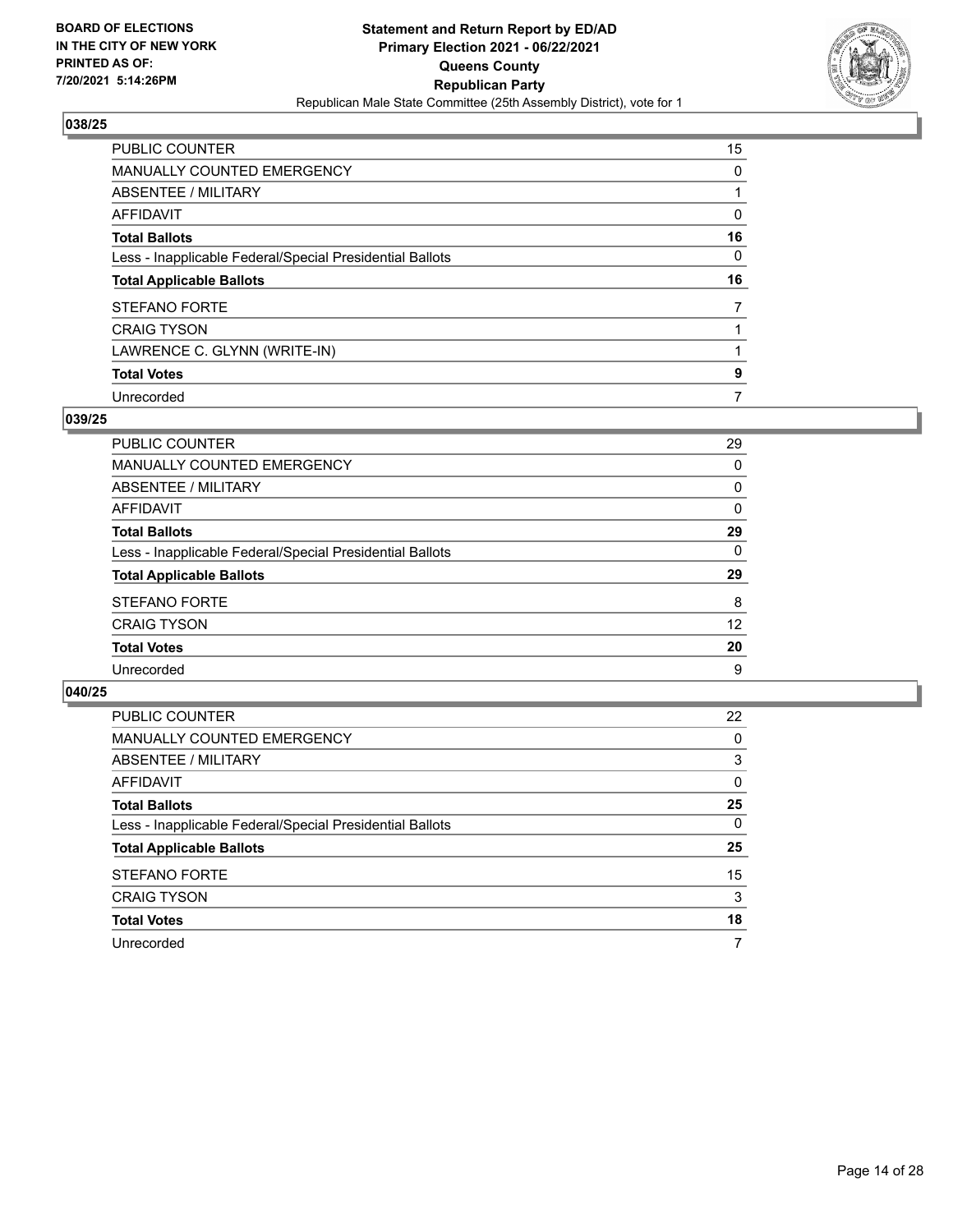

| PUBLIC COUNTER                                           | 4              |
|----------------------------------------------------------|----------------|
| MANUALLY COUNTED EMERGENCY                               | $\Omega$       |
| ABSENTEE / MILITARY                                      | 0              |
| AFFIDAVIT                                                | $\mathbf{0}$   |
| Total Ballots                                            | 4              |
| Less - Inapplicable Federal/Special Presidential Ballots | $\mathbf{0}$   |
| <b>Total Applicable Ballots</b>                          | 4              |
| STEFANO FORTE                                            | 2              |
| <b>CRAIG TYSON</b>                                       | $\mathbf{0}$   |
| <b>Total Votes</b>                                       | $\mathbf{2}$   |
| Unrecorded                                               | $\overline{2}$ |

#### **042/25**

| PUBLIC COUNTER                                           | 19             |
|----------------------------------------------------------|----------------|
| <b>MANUALLY COUNTED EMERGENCY</b>                        | $\Omega$       |
| ABSENTEE / MILITARY                                      | 0              |
| AFFIDAVIT                                                | 0              |
| <b>Total Ballots</b>                                     | 19             |
| Less - Inapplicable Federal/Special Presidential Ballots | $\Omega$       |
| <b>Total Applicable Ballots</b>                          | 19             |
| <b>STEFANO FORTE</b>                                     | $\overline{2}$ |
| <b>CRAIG TYSON</b>                                       | 4              |
| <b>Total Votes</b>                                       | 6              |
| Unrecorded                                               | 13             |
|                                                          |                |

| <b>PUBLIC COUNTER</b>                                    | 17       |
|----------------------------------------------------------|----------|
| <b>MANUALLY COUNTED EMERGENCY</b>                        | 0        |
| ABSENTEE / MILITARY                                      | 2        |
| AFFIDAVIT                                                | $\Omega$ |
| <b>Total Ballots</b>                                     | 19       |
| Less - Inapplicable Federal/Special Presidential Ballots | $\Omega$ |
| <b>Total Applicable Ballots</b>                          | 19       |
| <b>STEFANO FORTE</b>                                     | 4        |
| <b>CRAIG TYSON</b>                                       | 4        |
| <b>Total Votes</b>                                       | 8        |
| Unrecorded                                               | 11       |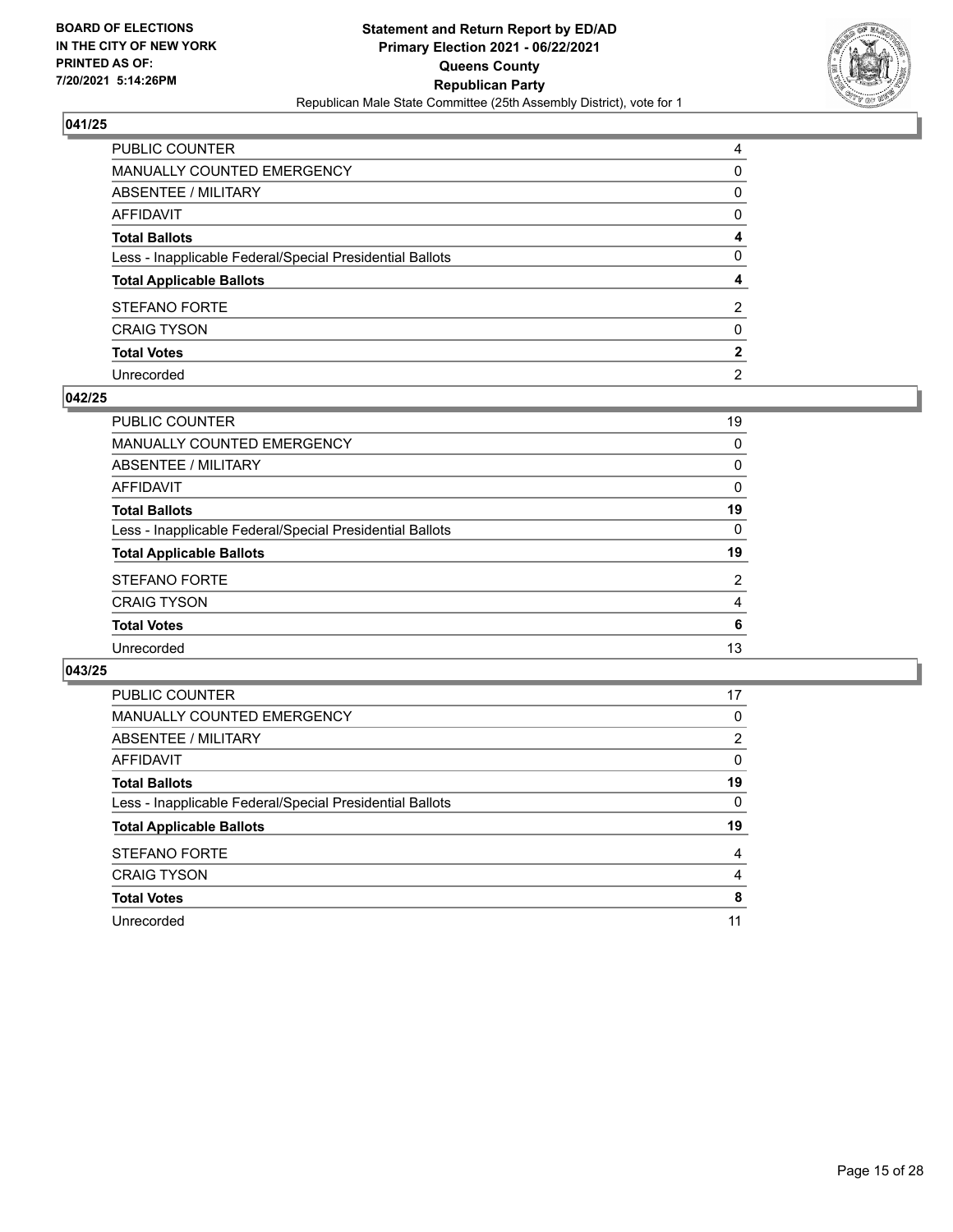

| PUBLIC COUNTER                                           | 19           |
|----------------------------------------------------------|--------------|
| MANUALLY COUNTED EMERGENCY                               | 0            |
| ABSENTEE / MILITARY                                      | 0            |
| AFFIDAVIT                                                | $\mathbf{0}$ |
| Total Ballots                                            | 19           |
| Less - Inapplicable Federal/Special Presidential Ballots | 0            |
| <b>Total Applicable Ballots</b>                          | 19           |
| STEFANO FORTE                                            | 7            |
| <b>CRAIG TYSON</b>                                       | 7            |
| <b>Total Votes</b>                                       | 14           |
| Unrecorded                                               | 5            |

#### **045/25**

| PUBLIC COUNTER                                           | 15       |
|----------------------------------------------------------|----------|
| <b>MANUALLY COUNTED EMERGENCY</b>                        | 0        |
| ABSENTEE / MILITARY                                      | 0        |
| AFFIDAVIT                                                | 0        |
| <b>Total Ballots</b>                                     | 15       |
| Less - Inapplicable Federal/Special Presidential Ballots | $\Omega$ |
| <b>Total Applicable Ballots</b>                          | 15       |
| <b>STEFANO FORTE</b>                                     | 3        |
| <b>CRAIG TYSON</b>                                       |          |
| HAILAN CHEN (WRITE-IN)                                   |          |
| <b>Total Votes</b>                                       | 5        |
| Unrecorded                                               | 10       |
|                                                          |          |

| <b>PUBLIC COUNTER</b>                                    | 3 |
|----------------------------------------------------------|---|
| MANUALLY COUNTED EMERGENCY                               | 0 |
| ABSENTEE / MILITARY                                      |   |
| AFFIDAVIT                                                | 0 |
| <b>Total Ballots</b>                                     | 4 |
| Less - Inapplicable Federal/Special Presidential Ballots | 0 |
| <b>Total Applicable Ballots</b>                          | 4 |
| <b>STEFANO FORTE</b>                                     | 3 |
| <b>CRAIG TYSON</b>                                       | 0 |
| <b>Total Votes</b>                                       | 3 |
| Unrecorded                                               |   |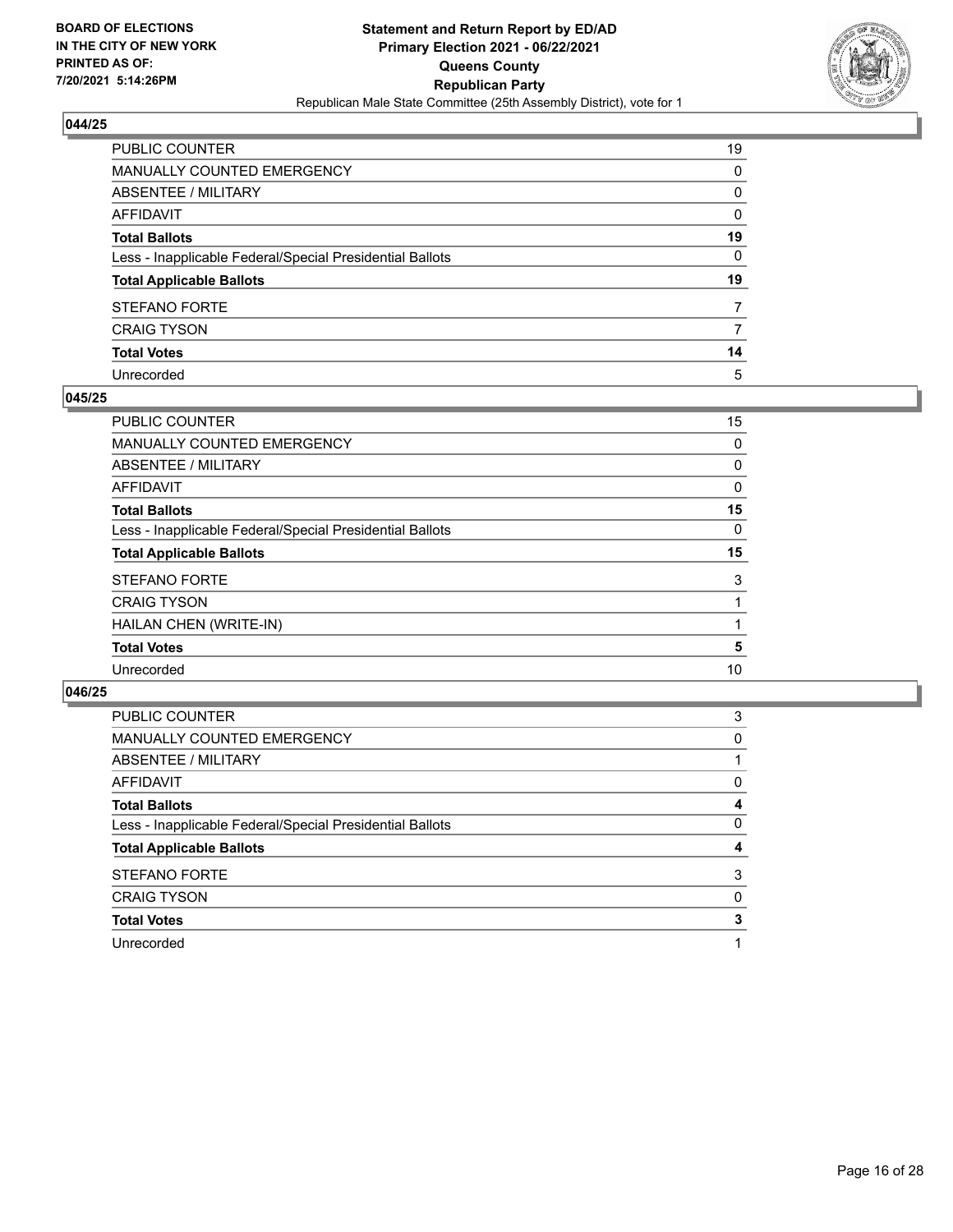

| PUBLIC COUNTER                                           | 9            |
|----------------------------------------------------------|--------------|
| MANUALLY COUNTED EMERGENCY                               | $\Omega$     |
| ABSENTEE / MILITARY                                      | 7            |
| AFFIDAVIT                                                | $\mathbf{0}$ |
| Total Ballots                                            | 16           |
| Less - Inapplicable Federal/Special Presidential Ballots | $\mathbf{0}$ |
| <b>Total Applicable Ballots</b>                          | 16           |
| STEFANO FORTE                                            | 3            |
| <b>CRAIG TYSON</b>                                       | 2            |
| <b>Total Votes</b>                                       | 5            |
| Unrecorded                                               | 11           |

#### **048/25**

| PUBLIC COUNTER                                           | 11             |
|----------------------------------------------------------|----------------|
| MANUALLY COUNTED EMERGENCY                               | 0              |
| ABSENTEE / MILITARY                                      |                |
| AFFIDAVIT                                                | 0              |
| <b>Total Ballots</b>                                     | 12             |
| Less - Inapplicable Federal/Special Presidential Ballots | $\Omega$       |
| <b>Total Applicable Ballots</b>                          | 12             |
| <b>STEFANO FORTE</b>                                     | 4              |
| <b>CRAIG TYSON</b>                                       | $\overline{2}$ |
| <b>Total Votes</b>                                       | 6              |
| Unrecorded                                               | 6              |
|                                                          |                |

| <b>PUBLIC COUNTER</b>                                    | 15 |
|----------------------------------------------------------|----|
| <b>MANUALLY COUNTED EMERGENCY</b>                        | 0  |
| ABSENTEE / MILITARY                                      | 2  |
| AFFIDAVIT                                                | 0  |
| <b>Total Ballots</b>                                     | 17 |
| Less - Inapplicable Federal/Special Presidential Ballots | 0  |
| <b>Total Applicable Ballots</b>                          | 17 |
| <b>STEFANO FORTE</b>                                     | 6  |
| <b>CRAIG TYSON</b>                                       | 3  |
| UNATTRIBUTABLE WRITE-IN (WRITE-IN)                       |    |
| <b>Total Votes</b>                                       | 10 |
| Unrecorded                                               |    |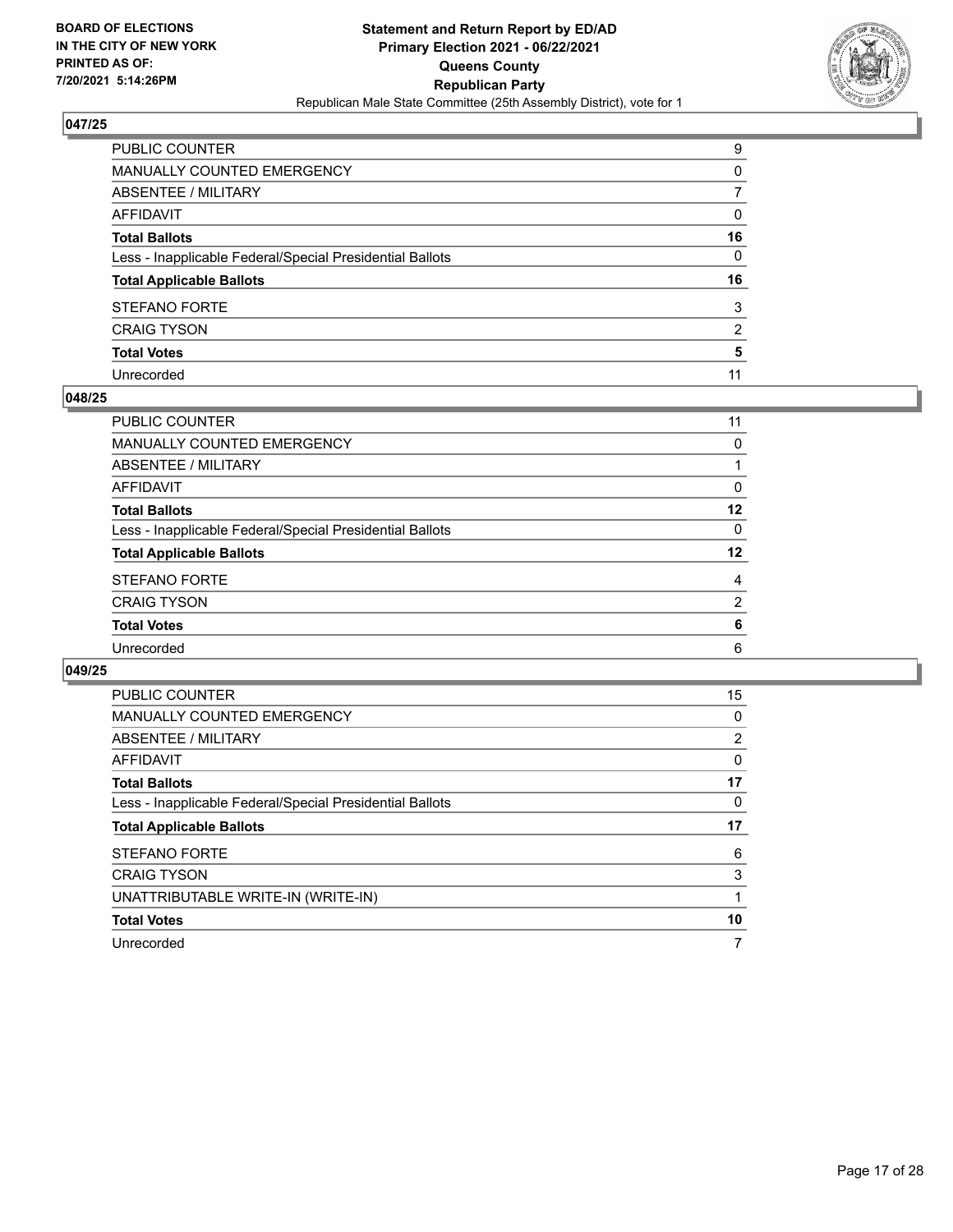

| <b>PUBLIC COUNTER</b>                                    | 7              |
|----------------------------------------------------------|----------------|
| <b>MANUALLY COUNTED EMERGENCY</b>                        | 0              |
| <b>ABSENTEE / MILITARY</b>                               | 0              |
| AFFIDAVIT                                                | 0              |
| <b>Total Ballots</b>                                     |                |
| Less - Inapplicable Federal/Special Presidential Ballots | 0              |
| <b>Total Applicable Ballots</b>                          |                |
| <b>STEFANO FORTE</b>                                     | 3              |
| <b>CRAIG TYSON</b>                                       |                |
| <b>VENUS GEORGIADES (WRITE-IN)</b>                       |                |
| <b>Total Votes</b>                                       | 5              |
| Unrecorded                                               | $\overline{2}$ |

# **051/25**

| <b>PUBLIC COUNTER</b>                                    | $12 \overline{ }$ |
|----------------------------------------------------------|-------------------|
| <b>MANUALLY COUNTED EMERGENCY</b>                        | 0                 |
| ABSENTEE / MILITARY                                      |                   |
| AFFIDAVIT                                                | 0                 |
| <b>Total Ballots</b>                                     | 13                |
| Less - Inapplicable Federal/Special Presidential Ballots | $\Omega$          |
| <b>Total Applicable Ballots</b>                          | 13                |
| <b>STEFANO FORTE</b>                                     | 3                 |
| <b>CRAIG TYSON</b>                                       | 3                 |
| ART CHANG (WRITE-IN)                                     |                   |
| <b>Total Votes</b>                                       | 7                 |
| Unrecorded                                               | 6                 |
|                                                          |                   |

| PUBLIC COUNTER                                           | 11      |
|----------------------------------------------------------|---------|
| <b>MANUALLY COUNTED EMERGENCY</b>                        | 0       |
| ABSENTEE / MILITARY                                      |         |
| AFFIDAVIT                                                | 0       |
| <b>Total Ballots</b>                                     | 12      |
| Less - Inapplicable Federal/Special Presidential Ballots | 0       |
| <b>Total Applicable Ballots</b>                          | $12 \,$ |
| <b>STEFANO FORTE</b>                                     |         |
| <b>CRAIG TYSON</b>                                       | 3       |
| <b>Total Votes</b>                                       | 4       |
| Unrecorded                                               | 8       |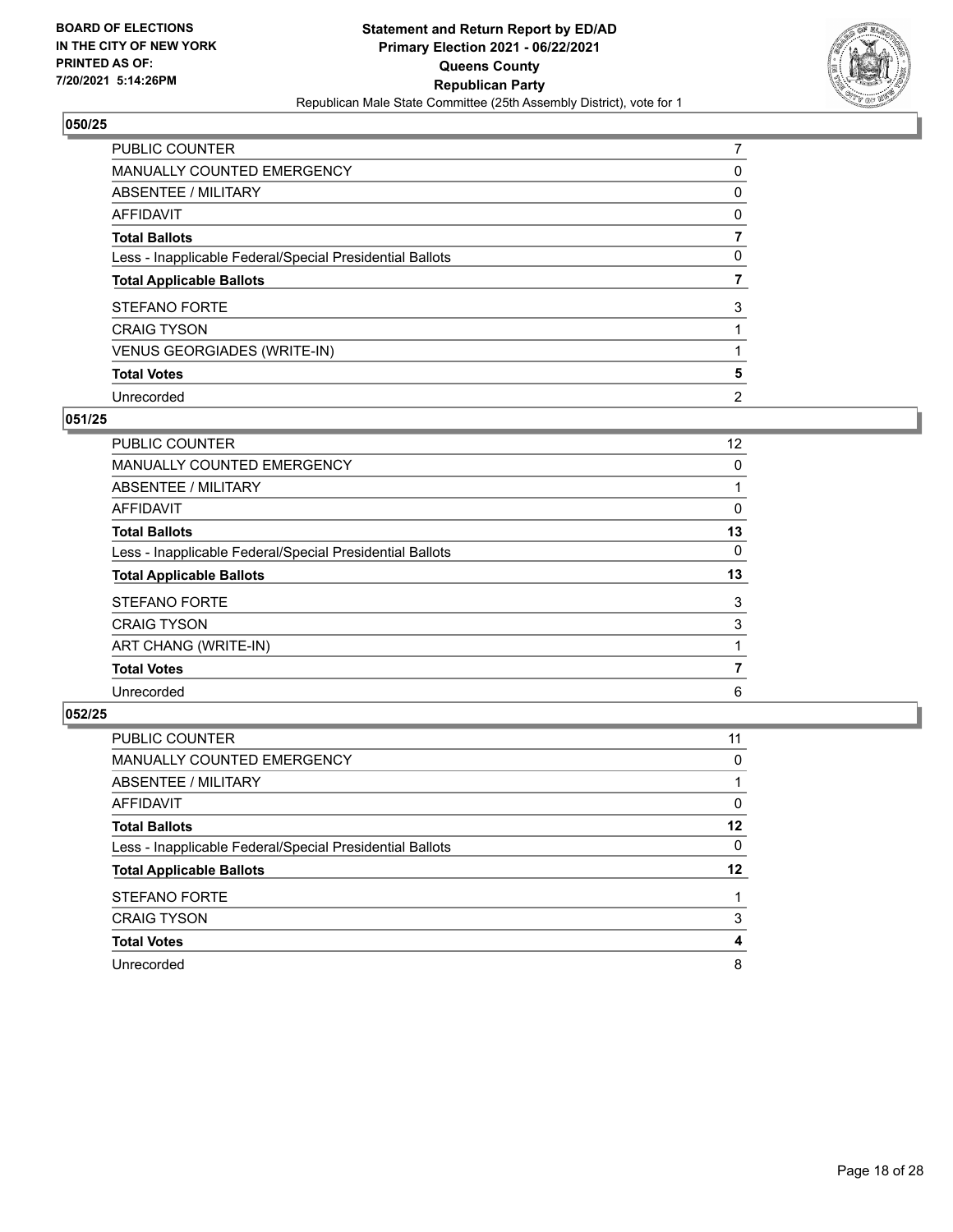

| PUBLIC COUNTER                                           |              |
|----------------------------------------------------------|--------------|
| MANUALLY COUNTED EMERGENCY                               | 0            |
| ABSENTEE / MILITARY                                      | 0            |
| AFFIDAVIT                                                | $\mathbf{0}$ |
| Total Ballots                                            |              |
| Less - Inapplicable Federal/Special Presidential Ballots | $\mathbf{0}$ |
| <b>Total Applicable Ballots</b>                          |              |
| STEFANO FORTE                                            |              |
| <b>CRAIG TYSON</b>                                       | 2            |
| <b>Total Votes</b>                                       | 3            |
| Unrecorded                                               | 4            |

#### **054/25**

| <b>PUBLIC COUNTER</b>                                    | 9              |
|----------------------------------------------------------|----------------|
| <b>MANUALLY COUNTED EMERGENCY</b>                        | $\Omega$       |
| <b>ABSENTEE / MILITARY</b>                               | 0              |
| <b>AFFIDAVIT</b>                                         |                |
| <b>Total Ballots</b>                                     | 10             |
| Less - Inapplicable Federal/Special Presidential Ballots | $\Omega$       |
| <b>Total Applicable Ballots</b>                          | 10             |
| <b>STEFANO FORTE</b>                                     | 5              |
| <b>CRAIG TYSON</b>                                       | 3              |
| <b>Total Votes</b>                                       | 8              |
| Unrecorded                                               | $\overline{2}$ |
|                                                          |                |

| <b>PUBLIC COUNTER</b>                                    | 8        |
|----------------------------------------------------------|----------|
| <b>MANUALLY COUNTED EMERGENCY</b>                        | 0        |
| ABSENTEE / MILITARY                                      |          |
| AFFIDAVIT                                                | $\Omega$ |
| <b>Total Ballots</b>                                     | 9        |
| Less - Inapplicable Federal/Special Presidential Ballots | 0        |
|                                                          |          |
| <b>Total Applicable Ballots</b>                          | 9        |
| <b>STEFANO FORTE</b>                                     | 3        |
| <b>CRAIG TYSON</b>                                       | 3        |
| <b>Total Votes</b>                                       | 6        |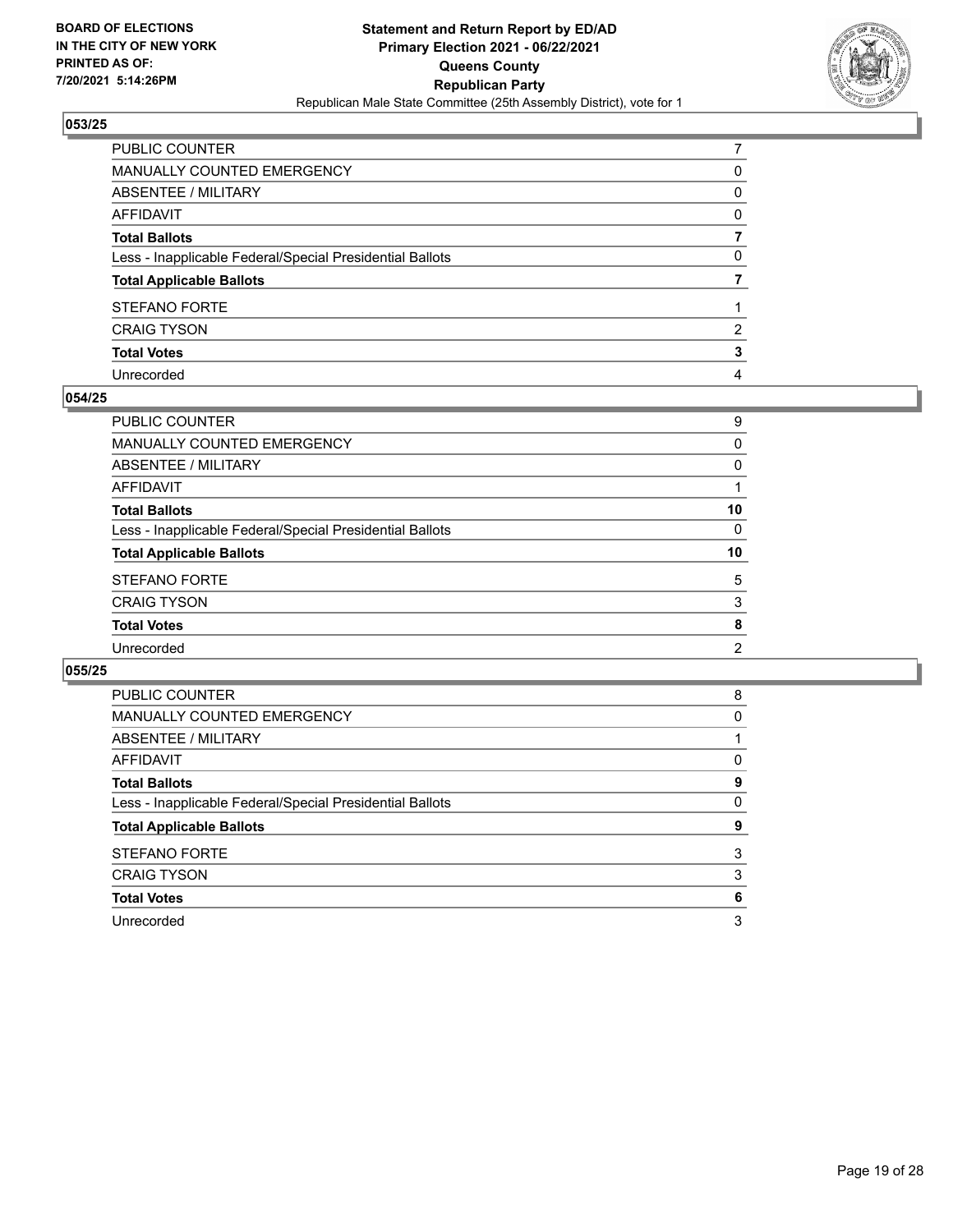

| PUBLIC COUNTER                                           | 6            |
|----------------------------------------------------------|--------------|
| MANUALLY COUNTED EMERGENCY                               | $\Omega$     |
| ABSENTEE / MILITARY                                      | 3            |
| AFFIDAVIT                                                | $\mathbf{0}$ |
| Total Ballots                                            | 9            |
| Less - Inapplicable Federal/Special Presidential Ballots | $\mathbf{0}$ |
| <b>Total Applicable Ballots</b>                          | 9            |
| STEFANO FORTE                                            |              |
| <b>CRAIG TYSON</b>                                       | 2            |
| <b>Total Votes</b>                                       | 3            |
| Unrecorded                                               | 6            |

#### **057/25**

| <b>PUBLIC COUNTER</b>                                    | 17             |
|----------------------------------------------------------|----------------|
| MANUALLY COUNTED EMERGENCY                               | 0              |
| ABSENTEE / MILITARY                                      | $\overline{2}$ |
| AFFIDAVIT                                                | $\Omega$       |
| <b>Total Ballots</b>                                     | 19             |
| Less - Inapplicable Federal/Special Presidential Ballots | $\Omega$       |
| <b>Total Applicable Ballots</b>                          | 19             |
| <b>STEFANO FORTE</b>                                     | 12             |
| <b>CRAIG TYSON</b>                                       | 3              |
| <b>Total Votes</b>                                       | 15             |
| Unrecorded                                               | 4              |
|                                                          |                |

| <b>PUBLIC COUNTER</b>                                    | 20 |
|----------------------------------------------------------|----|
| <b>MANUALLY COUNTED EMERGENCY</b>                        | 0  |
| ABSENTEE / MILITARY                                      | 6  |
| AFFIDAVIT                                                | 0  |
| <b>Total Ballots</b>                                     | 26 |
| Less - Inapplicable Federal/Special Presidential Ballots | 0  |
| <b>Total Applicable Ballots</b>                          | 26 |
| <b>STEFANO FORTE</b>                                     | 10 |
| <b>CRAIG TYSON</b>                                       | 10 |
| <b>Total Votes</b>                                       | 20 |
|                                                          |    |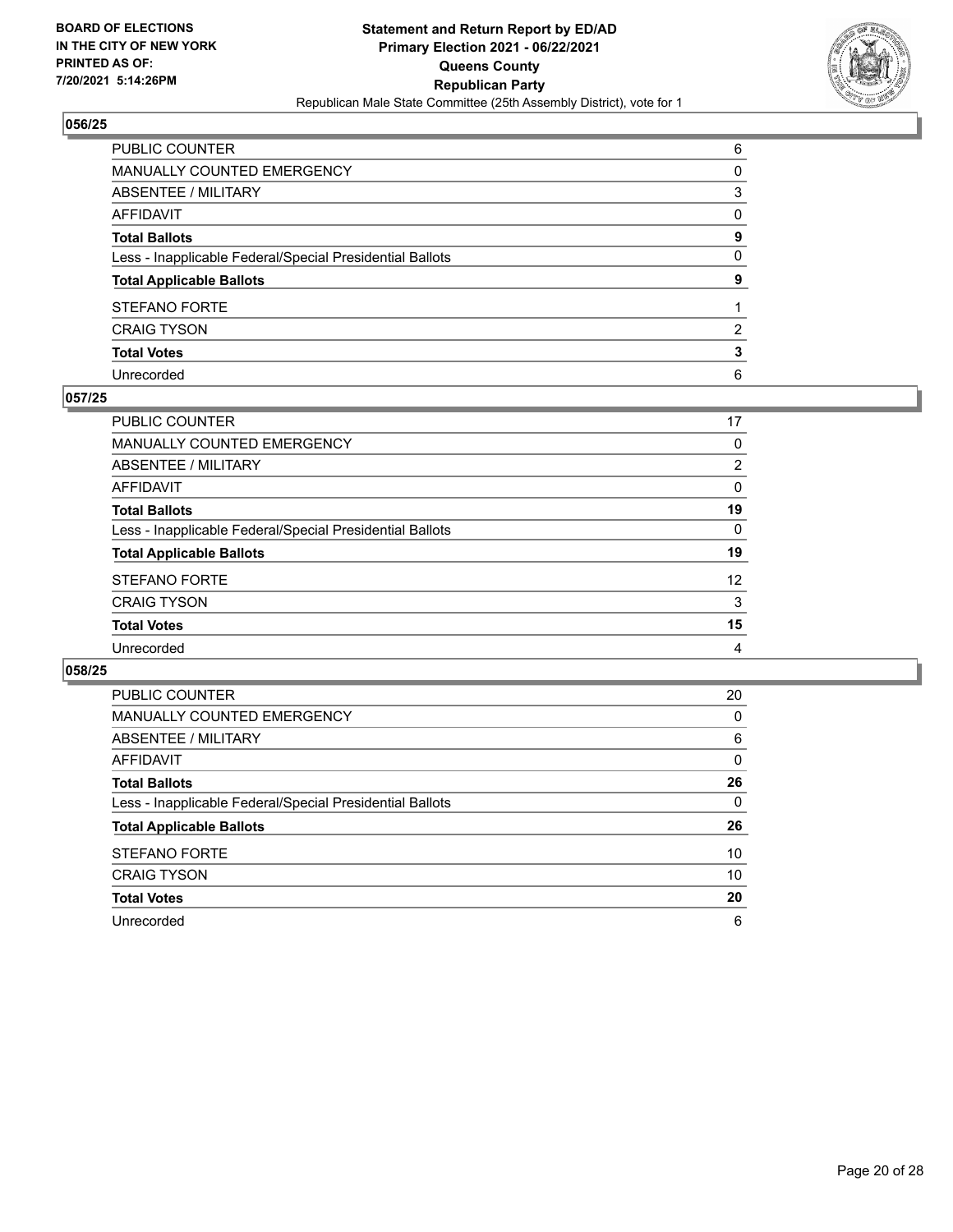

| PUBLIC COUNTER                                           | 10             |
|----------------------------------------------------------|----------------|
| MANUALLY COUNTED EMERGENCY                               | 0              |
| ABSENTEE / MILITARY                                      | 0              |
| AFFIDAVIT                                                | 0              |
| Total Ballots                                            | 10             |
| Less - Inapplicable Federal/Special Presidential Ballots | 0              |
| <b>Total Applicable Ballots</b>                          | 10             |
| <b>STEFANO FORTE</b>                                     | 5              |
| <b>CRAIG TYSON</b>                                       | 3              |
| <b>Total Votes</b>                                       | 8              |
| Unrecorded                                               | $\overline{2}$ |

#### **060/25**

| PUBLIC COUNTER                                           | 11      |
|----------------------------------------------------------|---------|
| <b>MANUALLY COUNTED EMERGENCY</b>                        | 0       |
| ABSENTEE / MILITARY                                      |         |
| AFFIDAVIT                                                | 0       |
| <b>Total Ballots</b>                                     | $12 \,$ |
| Less - Inapplicable Federal/Special Presidential Ballots | 0       |
| <b>Total Applicable Ballots</b>                          | 12      |
| <b>STEFANO FORTE</b>                                     | 0       |
| <b>CRAIG TYSON</b>                                       | 3       |
| DONALD J. TRUMP (WRITE-IN)                               | 2       |
| <b>Total Votes</b>                                       | 5       |
| Unrecorded                                               | 7       |
|                                                          |         |

| <b>PUBLIC COUNTER</b>                                    | 18             |
|----------------------------------------------------------|----------------|
| <b>MANUALLY COUNTED EMERGENCY</b>                        | 0              |
| ABSENTEE / MILITARY                                      | 2              |
| AFFIDAVIT                                                | $\Omega$       |
| <b>Total Ballots</b>                                     | 20             |
| Less - Inapplicable Federal/Special Presidential Ballots | 0              |
| <b>Total Applicable Ballots</b>                          | 20             |
| <b>STEFANO FORTE</b>                                     | 6              |
| <b>CRAIG TYSON</b>                                       | 11             |
| <b>JOSHUA NEKTALOV (WRITE-IN)</b>                        |                |
| <b>Total Votes</b>                                       | 18             |
| Unrecorded                                               | $\overline{2}$ |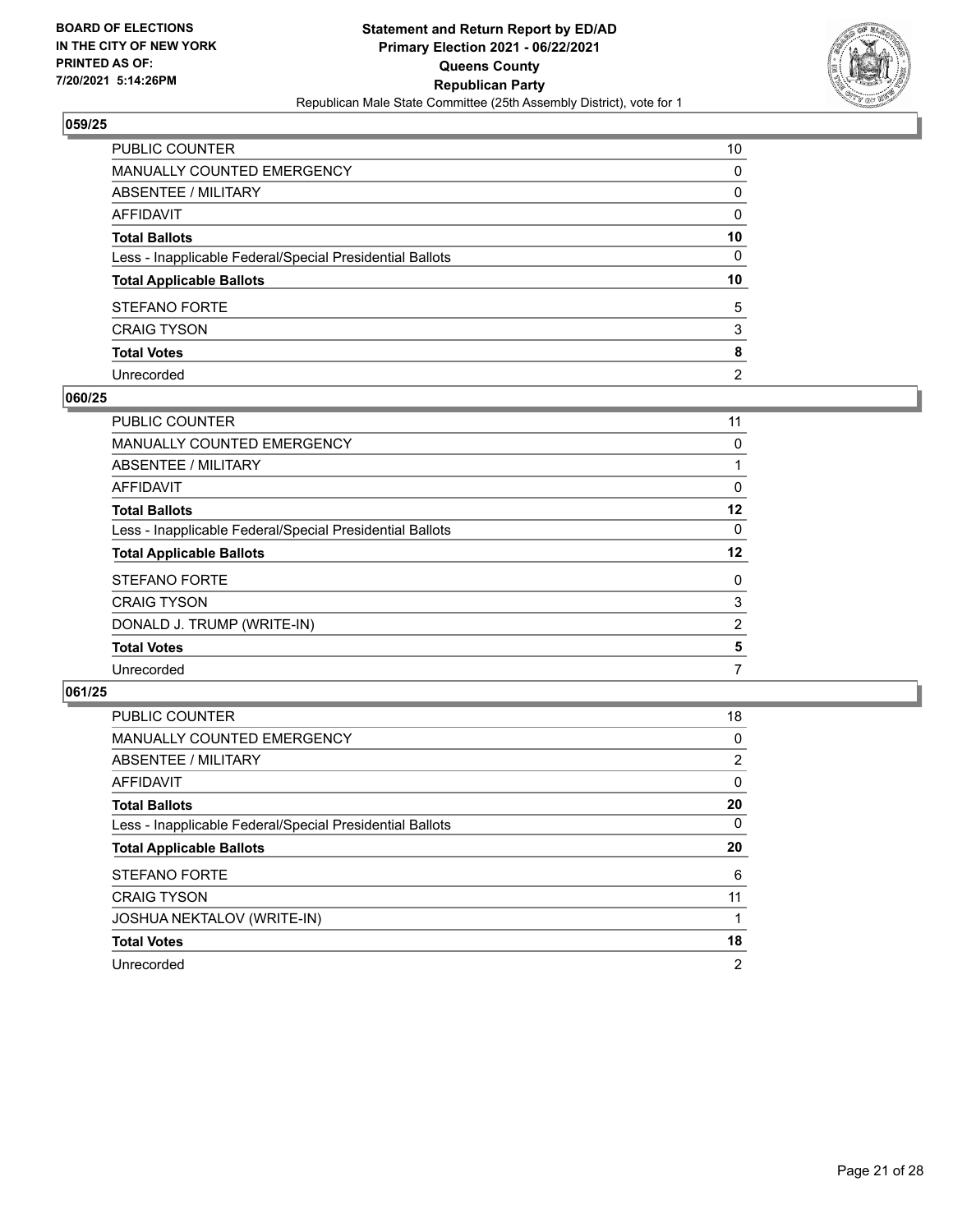

| PUBLIC COUNTER                                           | 6            |
|----------------------------------------------------------|--------------|
| MANUALLY COUNTED EMERGENCY                               | $\Omega$     |
| ABSENTEE / MILITARY                                      | 0            |
| AFFIDAVIT                                                | $\mathbf{0}$ |
| Total Ballots                                            | 6            |
| Less - Inapplicable Federal/Special Presidential Ballots | $\mathbf{0}$ |
| <b>Total Applicable Ballots</b>                          | 6            |
| STEFANO FORTE                                            |              |
| <b>CRAIG TYSON</b>                                       | 2            |
| <b>Total Votes</b>                                       | 3            |
| Unrecorded                                               |              |

#### **063/25**

| PUBLIC COUNTER                                           | 6              |
|----------------------------------------------------------|----------------|
| <b>MANUALLY COUNTED EMERGENCY</b>                        | $\Omega$       |
| ABSENTEE / MILITARY                                      | $\overline{2}$ |
| <b>AFFIDAVIT</b>                                         | 0              |
| <b>Total Ballots</b>                                     | 8              |
| Less - Inapplicable Federal/Special Presidential Ballots | $\Omega$       |
| <b>Total Applicable Ballots</b>                          | 8              |
| STEFANO FORTE                                            | $\overline{2}$ |
| <b>CRAIG TYSON</b>                                       | 4              |
| <b>Total Votes</b>                                       | 6              |
| Unrecorded                                               | $\overline{2}$ |
|                                                          |                |

| <b>PUBLIC COUNTER</b>                                    | 23             |
|----------------------------------------------------------|----------------|
| <b>MANUALLY COUNTED EMERGENCY</b>                        | 0              |
| ABSENTEE / MILITARY                                      | $\overline{2}$ |
| AFFIDAVIT                                                | 0              |
| <b>Total Ballots</b>                                     | 25             |
| Less - Inapplicable Federal/Special Presidential Ballots | 0              |
| <b>Total Applicable Ballots</b>                          | 25             |
| <b>STEFANO FORTE</b>                                     | 6              |
|                                                          |                |
| <b>CRAIG TYSON</b>                                       | 4              |
| UNATTRIBUTABLE WRITE-IN (WRITE-IN)                       |                |
| <b>Total Votes</b>                                       | 11             |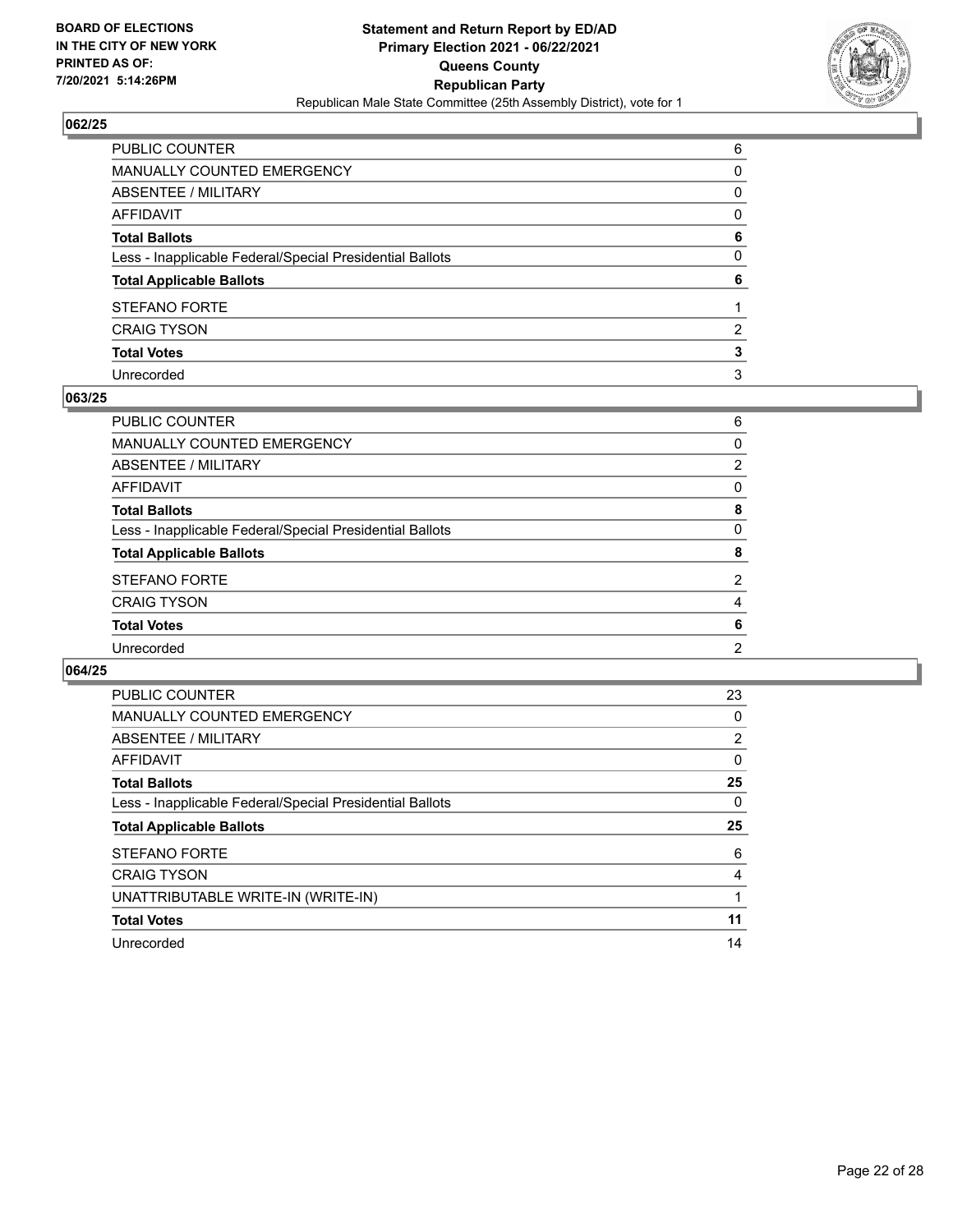

| <b>PUBLIC COUNTER</b>                                    | 13       |
|----------------------------------------------------------|----------|
| MANUALLY COUNTED EMERGENCY                               | 0        |
| ABSENTEE / MILITARY                                      | 0        |
| AFFIDAVIT                                                | 0        |
| <b>Total Ballots</b>                                     | 13       |
| Less - Inapplicable Federal/Special Presidential Ballots | $\Omega$ |
| <b>Total Applicable Ballots</b>                          | 13       |
| <b>STEFANO FORTE</b>                                     |          |
| <b>CRAIG TYSON</b>                                       | 3        |
| <b>Total Votes</b>                                       | 10       |
| Unrecorded                                               | 3        |

# **066/25 COMBINED into: 023/25**

#### **067/25**

| <b>Total Votes</b>                                       | $\mathbf{0}$ |
|----------------------------------------------------------|--------------|
| CRAIG TYSON                                              | $\mathbf{0}$ |
| <b>STEFANO FORTE</b>                                     | $\Omega$     |
| <b>Total Applicable Ballots</b>                          | 0            |
| Less - Inapplicable Federal/Special Presidential Ballots | $\mathbf{0}$ |
| <b>Total Ballots</b>                                     | 0            |
| AFFIDAVIT                                                | $\mathbf{0}$ |
| ABSENTEE / MILITARY                                      | $\mathbf{0}$ |
| MANUALLY COUNTED EMERGENCY                               | $\Omega$     |
| PUBLIC COUNTER                                           | $\Omega$     |

| <b>PUBLIC COUNTER</b>                                    | 6              |
|----------------------------------------------------------|----------------|
| <b>MANUALLY COUNTED EMERGENCY</b>                        | 0              |
| ABSENTEE / MILITARY                                      | 0              |
| AFFIDAVIT                                                | 0              |
| <b>Total Ballots</b>                                     | 6              |
| Less - Inapplicable Federal/Special Presidential Ballots | 0              |
|                                                          |                |
| <b>Total Applicable Ballots</b>                          | 6              |
| <b>STEFANO FORTE</b>                                     | $\overline{2}$ |
| <b>CRAIG TYSON</b>                                       | 0              |
| <b>Total Votes</b>                                       | $\mathbf{2}$   |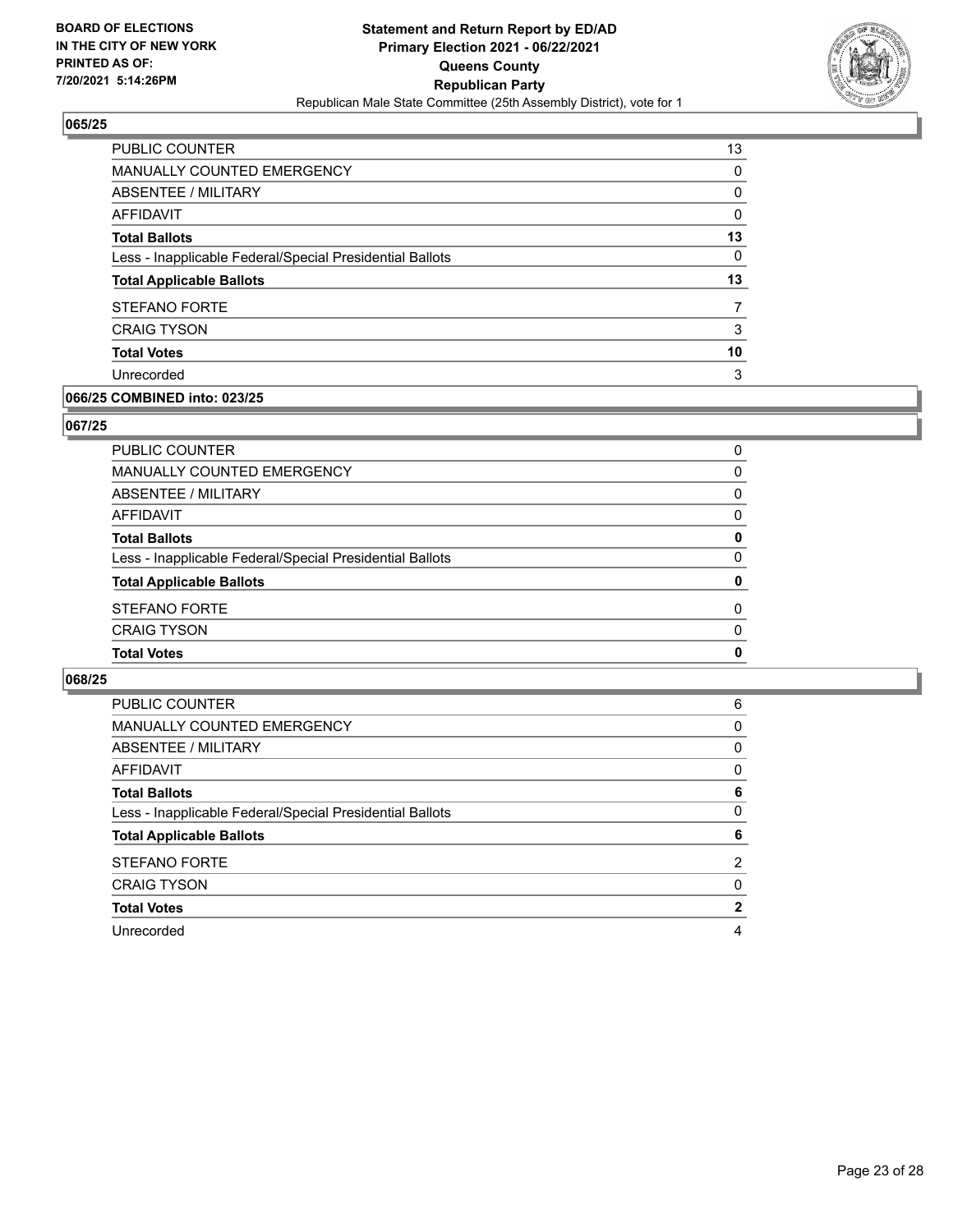

| PUBLIC COUNTER                                           | 15             |
|----------------------------------------------------------|----------------|
| MANUALLY COUNTED EMERGENCY                               | 0              |
| ABSENTEE / MILITARY                                      | 0              |
| AFFIDAVIT                                                | $\mathbf{0}$   |
| Total Ballots                                            | 15             |
| Less - Inapplicable Federal/Special Presidential Ballots | 0              |
| <b>Total Applicable Ballots</b>                          | 15             |
| STEFANO FORTE                                            | 8              |
| <b>CRAIG TYSON</b>                                       | 5              |
| <b>Total Votes</b>                                       | 13             |
| Unrecorded                                               | $\overline{2}$ |

#### **070/25**

| PUBLIC COUNTER                                           | 4        |
|----------------------------------------------------------|----------|
| MANUALLY COUNTED EMERGENCY                               | $\Omega$ |
| <b>ABSENTEE / MILITARY</b>                               | $\Omega$ |
| AFFIDAVIT                                                | 0        |
| <b>Total Ballots</b>                                     | 4        |
| Less - Inapplicable Federal/Special Presidential Ballots | $\Omega$ |
| <b>Total Applicable Ballots</b>                          | 4        |
| <b>STEFANO FORTE</b>                                     |          |
| <b>CRAIG TYSON</b>                                       | 2        |
| <b>Total Votes</b>                                       | 3        |
| Unrecorded                                               |          |
|                                                          |          |

| <b>PUBLIC COUNTER</b>                                    | 11       |
|----------------------------------------------------------|----------|
| MANUALLY COUNTED EMERGENCY                               | 0        |
| ABSENTEE / MILITARY                                      |          |
| AFFIDAVIT                                                | $\Omega$ |
| <b>Total Ballots</b>                                     | 12       |
| Less - Inapplicable Federal/Special Presidential Ballots | 0        |
| <b>Total Applicable Ballots</b>                          | 12       |
| <b>STEFANO FORTE</b>                                     | 7        |
| <b>CRAIG TYSON</b>                                       | 4        |
| <b>Total Votes</b>                                       | 11       |
| Unrecorded                                               |          |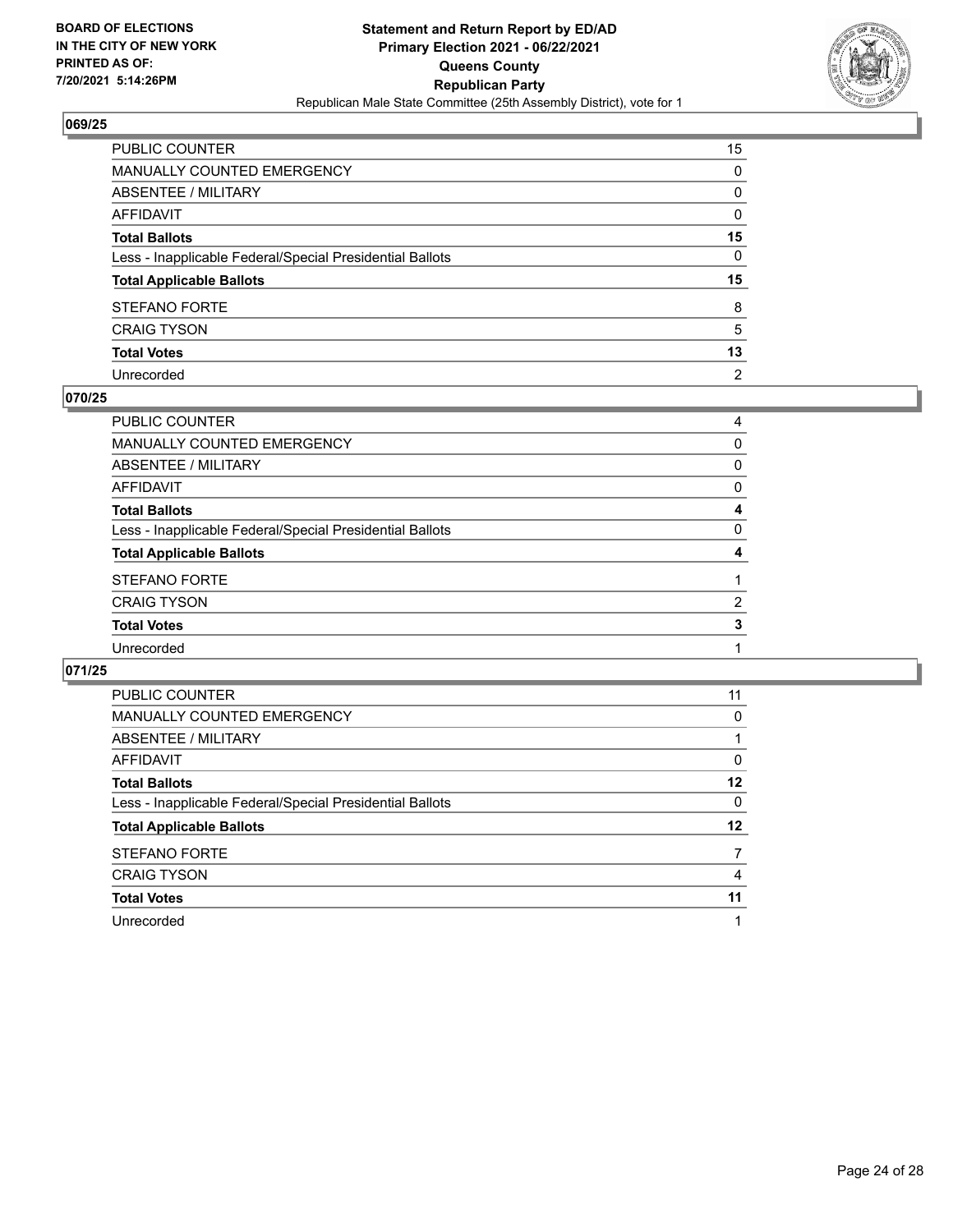

| PUBLIC COUNTER                                           | 10 |
|----------------------------------------------------------|----|
| MANUALLY COUNTED EMERGENCY                               | 0  |
| ABSENTEE / MILITARY                                      | 0  |
| AFFIDAVIT                                                | 0  |
| <b>Total Ballots</b>                                     | 10 |
| Less - Inapplicable Federal/Special Presidential Ballots | 0  |
| <b>Total Applicable Ballots</b>                          | 10 |
| <b>STEFANO FORTE</b>                                     | 7  |
| <b>CRAIG TYSON</b>                                       |    |
| NENG WANG (WRITE-IN)                                     |    |
| <b>Total Votes</b>                                       | 9  |
| Unrecorded                                               |    |

## **073/25**

| PUBLIC COUNTER                                           | 19       |
|----------------------------------------------------------|----------|
| MANUALLY COUNTED EMERGENCY                               | 0        |
| <b>ABSENTEE / MILITARY</b>                               | 3        |
| AFFIDAVIT                                                |          |
| <b>Total Ballots</b>                                     | 23       |
| Less - Inapplicable Federal/Special Presidential Ballots | $\Omega$ |
| <b>Total Applicable Ballots</b>                          | 23       |
| <b>STEFANO FORTE</b>                                     | 9        |
| <b>CRAIG TYSON</b>                                       | 3        |
| <b>Total Votes</b>                                       | 12       |
| Unrecorded                                               | 11       |

| PUBLIC COUNTER                                           | 6        |
|----------------------------------------------------------|----------|
| <b>MANUALLY COUNTED EMERGENCY</b>                        | 0        |
| ABSENTEE / MILITARY                                      | $\Omega$ |
| AFFIDAVIT                                                | $\Omega$ |
| <b>Total Ballots</b>                                     | 6        |
| Less - Inapplicable Federal/Special Presidential Ballots | 0        |
| <b>Total Applicable Ballots</b>                          | 6        |
| <b>STEFANO FORTE</b>                                     | 2        |
| <b>CRAIG TYSON</b>                                       | 2        |
| <b>Total Votes</b>                                       | 4        |
| Unrecorded                                               | 2        |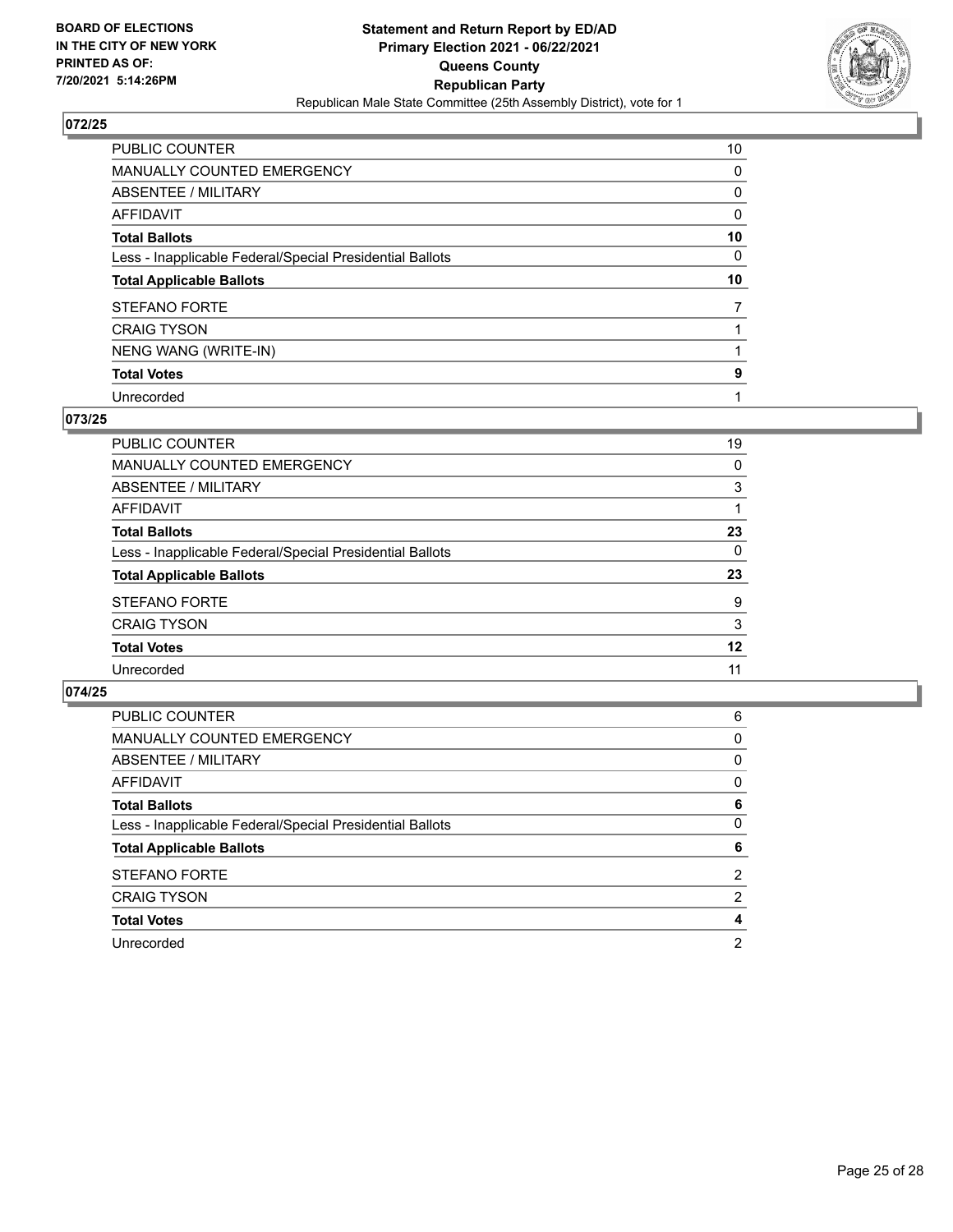

| PUBLIC COUNTER                                           | 10      |
|----------------------------------------------------------|---------|
| MANUALLY COUNTED EMERGENCY                               | 0       |
| ABSENTEE / MILITARY                                      | 2       |
| AFFIDAVIT                                                | 0       |
| Total Ballots                                            | $12 \,$ |
| Less - Inapplicable Federal/Special Presidential Ballots | 0       |
| <b>Total Applicable Ballots</b>                          | $12 \,$ |
| <b>STEFANO FORTE</b>                                     | 2       |
| <b>CRAIG TYSON</b>                                       | 4       |
| <b>Total Votes</b>                                       | 6       |
| Unrecorded                                               | 6       |

#### **076/25**

| PUBLIC COUNTER                                           | 10       |
|----------------------------------------------------------|----------|
| MANUALLY COUNTED EMERGENCY                               | 0        |
| <b>ABSENTEE / MILITARY</b>                               |          |
| AFFIDAVIT                                                | 0        |
| <b>Total Ballots</b>                                     | 11       |
| Less - Inapplicable Federal/Special Presidential Ballots | $\Omega$ |
| <b>Total Applicable Ballots</b>                          | 11       |
| <b>STEFANO FORTE</b>                                     | 4        |
| <b>CRAIG TYSON</b>                                       | 3        |
| <b>Total Votes</b>                                       | 7        |
| Unrecorded                                               | 4        |
|                                                          |          |

| <b>PUBLIC COUNTER</b>                                    | 23       |
|----------------------------------------------------------|----------|
| <b>MANUALLY COUNTED EMERGENCY</b>                        | $\Omega$ |
| <b>ABSENTEE / MILITARY</b>                               |          |
| AFFIDAVIT                                                | 0        |
| <b>Total Ballots</b>                                     | 24       |
| Less - Inapplicable Federal/Special Presidential Ballots | $\Omega$ |
| <b>Total Applicable Ballots</b>                          | 24       |
| <b>STEFANO FORTE</b>                                     | 16       |
| <b>CRAIG TYSON</b>                                       | 4        |
| <b>Total Votes</b>                                       | 20       |
| Unrecorded                                               | 4        |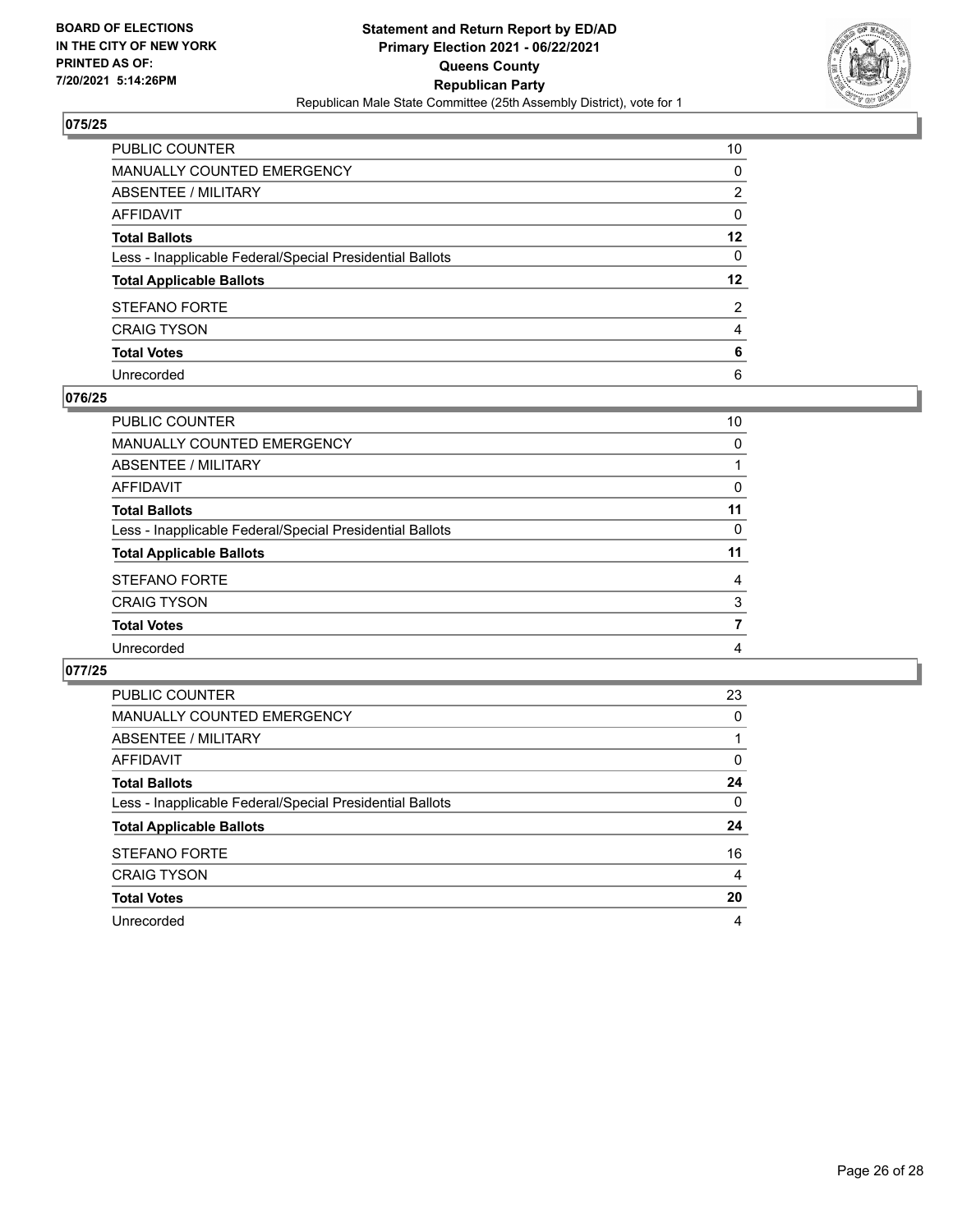

| PUBLIC COUNTER                                           | 16           |
|----------------------------------------------------------|--------------|
| MANUALLY COUNTED EMERGENCY                               | $\Omega$     |
| <b>ABSENTEE / MILITARY</b>                               | 0            |
| <b>AFFIDAVIT</b>                                         | $\mathbf{0}$ |
| <b>Total Ballots</b>                                     | 16           |
| Less - Inapplicable Federal/Special Presidential Ballots | $\mathbf{0}$ |
| <b>Total Applicable Ballots</b>                          | 16           |
| <b>STEFANO FORTE</b>                                     | 10           |
| <b>CRAIG TYSON</b>                                       | 2            |
| <b>Total Votes</b>                                       | $12 \,$      |
| Unrecorded                                               | 4            |

| PUBLIC COUNTER                                           | 8 |
|----------------------------------------------------------|---|
| <b>MANUALLY COUNTED EMERGENCY</b>                        | 0 |
| ABSENTEE / MILITARY                                      | 0 |
| AFFIDAVIT                                                | 0 |
| <b>Total Ballots</b>                                     | 8 |
| Less - Inapplicable Federal/Special Presidential Ballots | 0 |
| <b>Total Applicable Ballots</b>                          | 8 |
| <b>STEFANO FORTE</b>                                     | 2 |
| <b>CRAIG TYSON</b>                                       | 3 |
| <b>Total Votes</b>                                       | 5 |
| Unrecorded                                               | 3 |